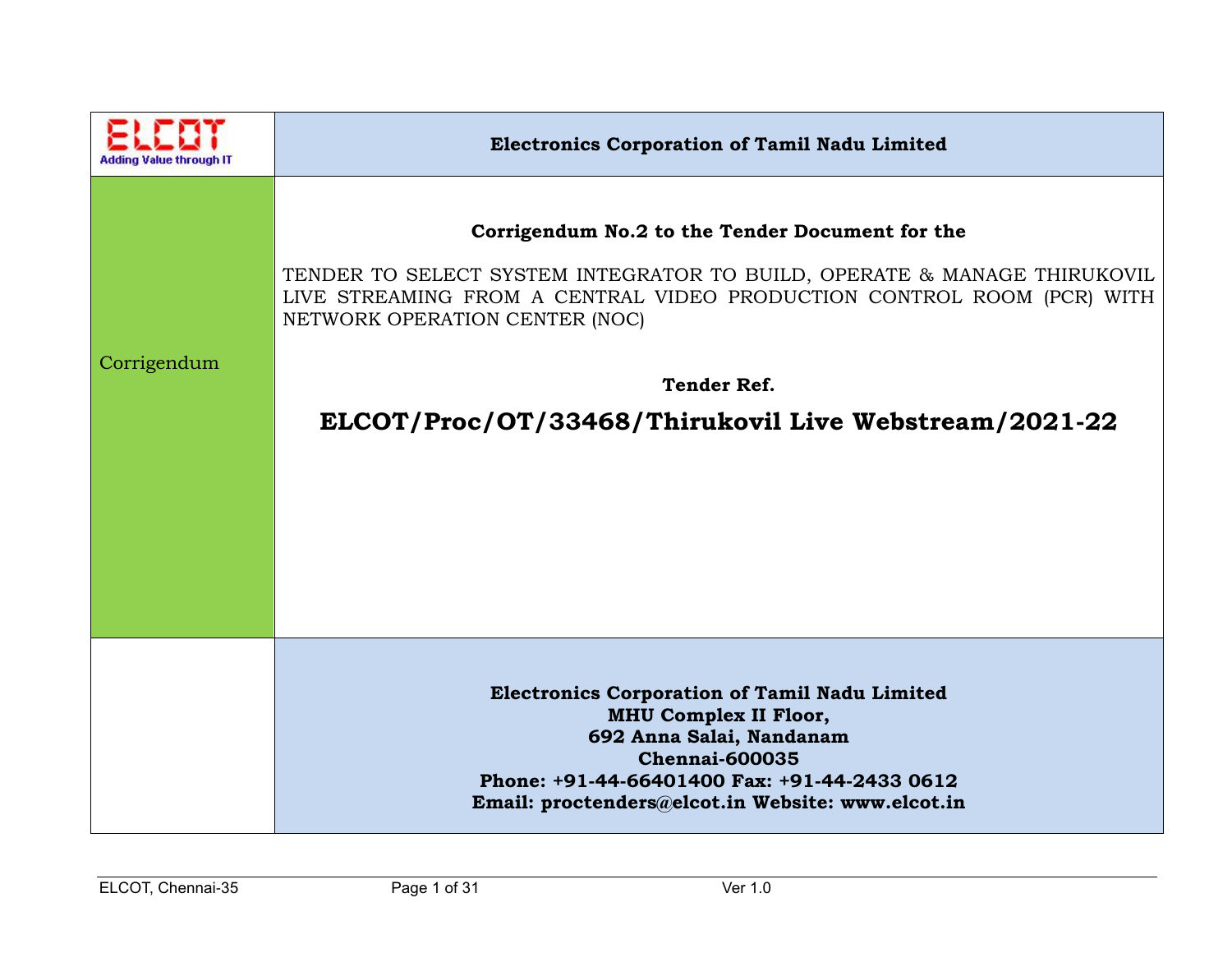## **CORRIGENDUM TO THE TENDER DOCUMENT**

Please note that the clarifications to the Queries 1 to 65 & amendments 1to 24 are part of the Tender and the bidders are requested to include the signed clarifications and Amendments with the Tender document. The bids received without clarifications and amendments will be summarily rejected

| S.N            | Title of the clause                     | Query                                                               | Clarifications                |
|----------------|-----------------------------------------|---------------------------------------------------------------------|-------------------------------|
| 1.             | Page No.43 - Clause No 8.1              | Please clarify whether high availability                            | This is Required at NOC       |
|                | Scope of System Integrator:             | is required at all Thirukovils or at location only. For Thirukovils |                               |
|                |                                         | NOC/PCR.                                                            | we will require support for   |
|                | High availability is needed for all the |                                                                     | two internet lines (<br>ILL/  |
|                | critical infrastructure                 |                                                                     | Broadband)                    |
|                | items such as:                          |                                                                     |                               |
|                | solution<br>SD-WAN<br>$\Omega$          |                                                                     |                               |
|                | hardware/application                    |                                                                     |                               |
|                | o LAN Access                            |                                                                     |                               |
|                | o Wi-Fi Access                          |                                                                     |                               |
| $\overline{2}$ | Page No.44 – Clause No 8.1              | Please clarify what is the requirement                              | NMS system is required to     |
|                | Scope of System Integrator:             | of NMS system other than managing &                                 | Monitor all installed network |
|                |                                         | monitoring of Network Equipment                                     | Thirukovils<br>equipments in  |
|                | Should have NMS system to manage        |                                                                     | and NOC.                      |
|                | and monitor all the network Devices on  |                                                                     |                               |
|                | the setup.                              |                                                                     |                               |
| 3              | Page No.44 - Clause No 8.1              | clarify what devices require<br>Please                              | It should be read as NMS      |
|                | Scope of System Integrator:             | <b>EMS</b>                                                          | system. All network devices   |
|                |                                         |                                                                     | should be possible to monitor |
|                | Should have EMS system to configure     |                                                                     | and manage from NOC over      |
|                | and troubleshoot all the Devices in     |                                                                     | network. Where ever possible  |
|                | Thirukoil locations and NOC over the    |                                                                     | it should be done through     |
|                | network.                                |                                                                     | central NMS<br>software<br>or |
|                |                                         |                                                                     | individual portal of devices. |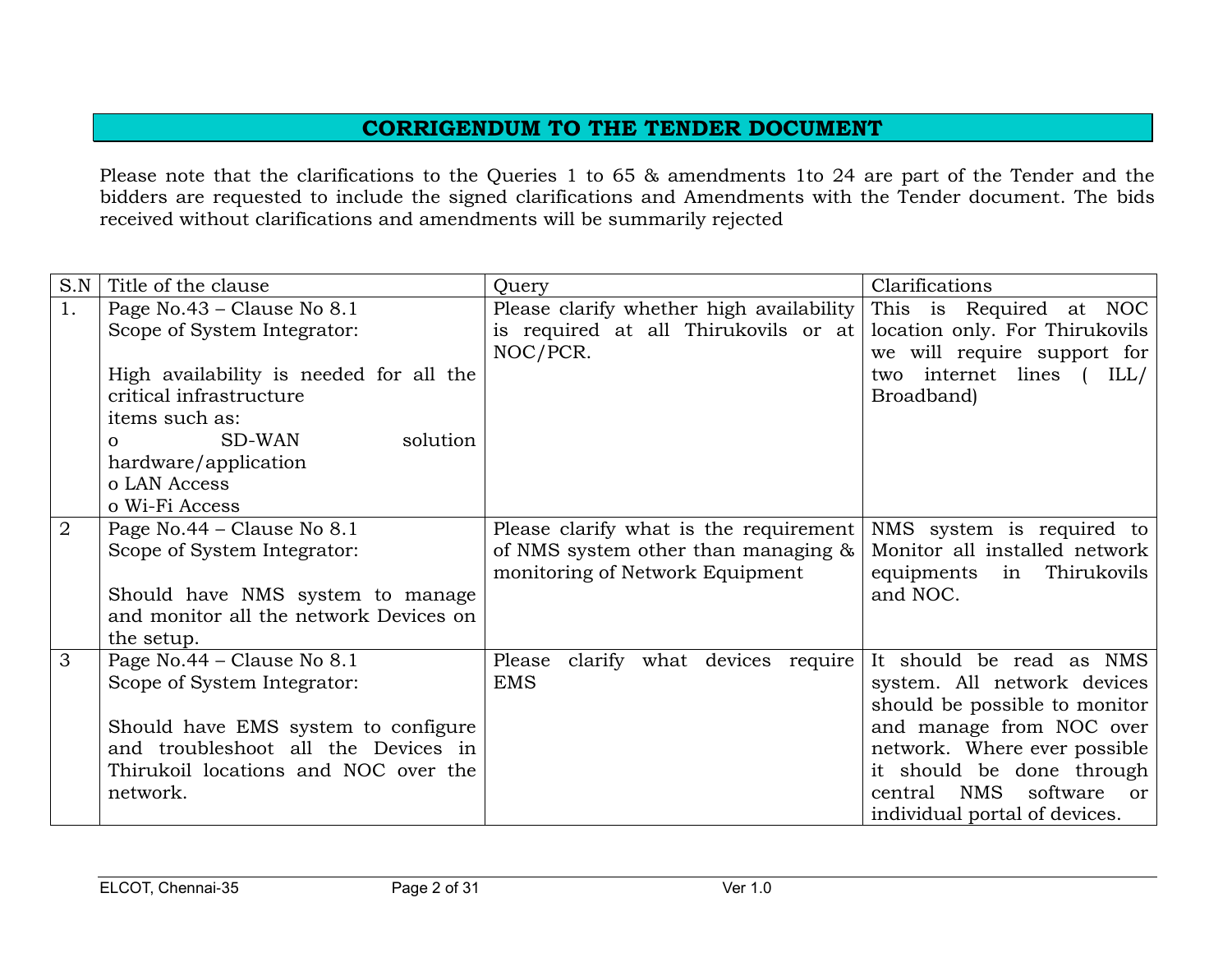| $\overline{4}$ | Page No.49 - Clause No 8.7<br>Equipments/Software at PCR/NoC<br>NMS system shall be used to configure<br>and monitor the devices in<br>Thirukoil and NOC over the network. | Please clarify whether we can have an ves on premise NMS software<br>premise NMS<br>software with is acceptable.<br>on<br>subscription based license for number<br>of hosts to be monitored |                                                                                                                                                                                                                                                                |
|----------------|----------------------------------------------------------------------------------------------------------------------------------------------------------------------------|---------------------------------------------------------------------------------------------------------------------------------------------------------------------------------------------|----------------------------------------------------------------------------------------------------------------------------------------------------------------------------------------------------------------------------------------------------------------|
| 5              | General:<br>Entire scope with work flow                                                                                                                                    | Please explain us the entire scope of $ $ It is mentioned and Given in<br>work with workflow                                                                                                | Tender.                                                                                                                                                                                                                                                        |
| 6              | General:<br>On premises or Cloud                                                                                                                                           | Kindly confirm if SaaS model has to be<br>proposed for NMS, EMS & WLC.<br>Also clarify if the videos be hosted on<br>cloud                                                                  | Both on premise or<br>cloud<br>model is acceptable. Video<br>stream will be pushed to<br>social media platform from<br>NOC.<br>Recorded video for future use<br>will be kept as backup on on-<br>prim storage device or on<br>cloud.                           |
| $\overline{7}$ | Page No.40 - Clause No 8 - Scope of<br>Work<br>Scalable deployment involving multiple<br>Thirukoils (1 to N) controlled by a single<br>NoC-cum-PCR.                        | Is the BOQ Sized for Scalability for all<br>the 47 temples? Do we need to<br>provision for more?                                                                                            | Currently it is planned as a<br>pilot at one Thirukoil. On<br>successful completion of pilot<br>it will be deployed at 47<br>temples.                                                                                                                          |
| 8              | Page No.44 - Clause No:8.1 - Scope of<br>System Integrator<br><b>EMS</b>                                                                                                   | Can you provide the Compliance<br>requirement if any for EMS?                                                                                                                               | It should<br>health<br>support<br>monitoring<br>network<br>or<br>wherever<br>equipments<br>and<br>generate<br>critical<br>possible<br>alerts which will be handled<br>by NOC<br>in<br>take<br>team<br>action<br>corrective<br>and<br>maintain higher uptime of |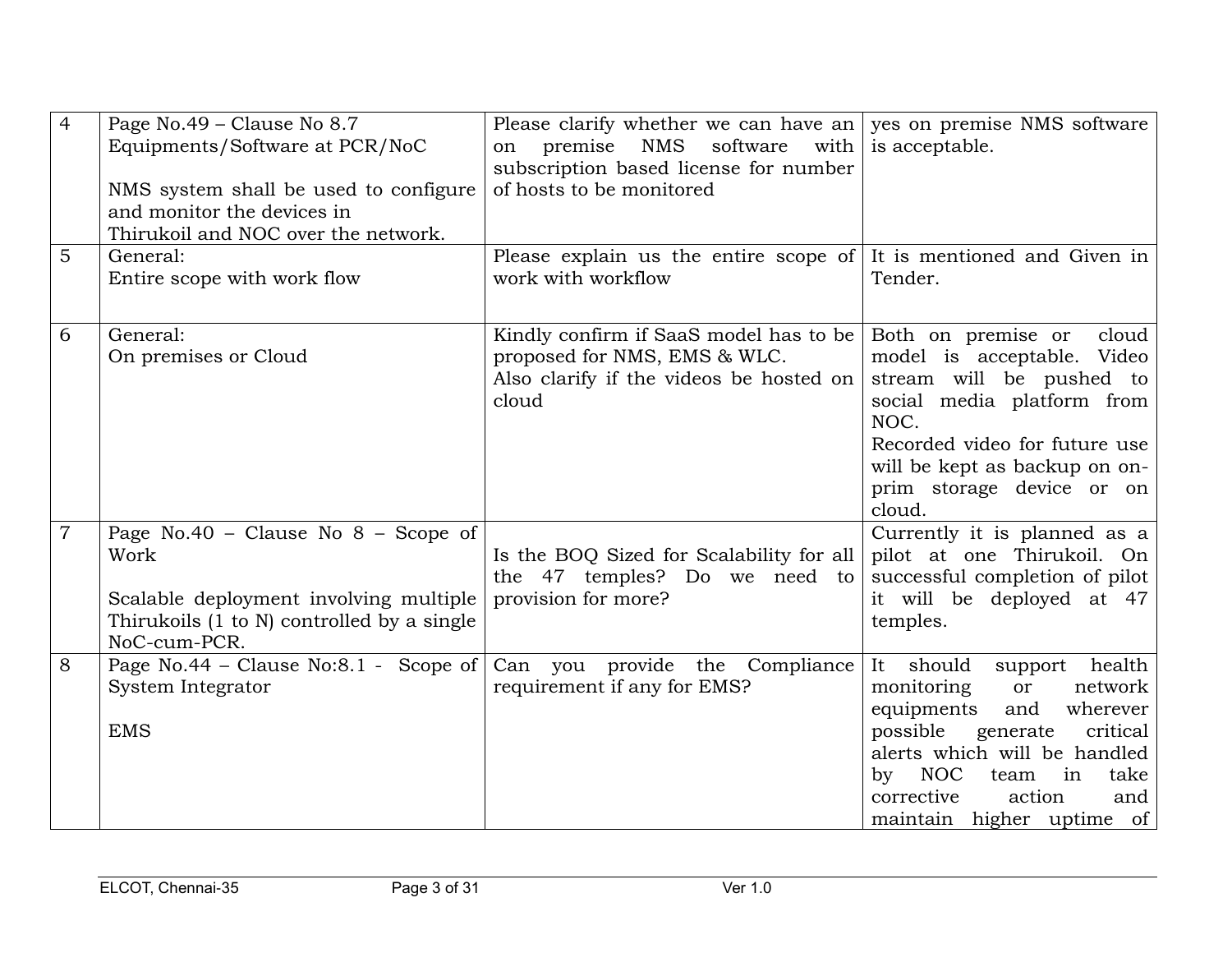|    |                                                                                                                        |                                                                                             | system.                                                                                                                                                                                                                                                                                                                          |
|----|------------------------------------------------------------------------------------------------------------------------|---------------------------------------------------------------------------------------------|----------------------------------------------------------------------------------------------------------------------------------------------------------------------------------------------------------------------------------------------------------------------------------------------------------------------------------|
|    |                                                                                                                        |                                                                                             |                                                                                                                                                                                                                                                                                                                                  |
|    |                                                                                                                        |                                                                                             |                                                                                                                                                                                                                                                                                                                                  |
| 9  | Page No.43 – Clause No:8.1 - Scope of<br>System Integrator.<br>Video<br>production<br>operator's<br>application?       | Do we have any idea on this and the Video production application<br>software on the Tablet? | is for processing the video<br>offline.<br>Video<br>recording<br>received from Thirukoils or<br>special programs recorded on<br>NOC/ Thirukoils will<br>be<br>processed to add ticker,<br>Audio, program guide, merge<br>multiple video etc Will be<br>done using video production<br>software.                                  |
|    |                                                                                                                        |                                                                                             | Tablet is used in temple to<br>manage Camera angle, check<br>camera<br>stream,<br>manage<br>Audio equipment. In few case<br>it will be used to record or live<br>stream program in certain<br>location in Thirukoils where<br>Camera is not installed.<br>Tablet<br>should<br>have<br>good<br>quality camera and Audio<br>input. |
| 10 | Page No.45 - Clause 8.4 - HR&CE                                                                                        | Is this about<br><b>NOC</b><br>the<br>room<br>or                                            | <b>NOC Room</b>                                                                                                                                                                                                                                                                                                                  |
|    | Responsibility.                                                                                                        | temples?                                                                                    |                                                                                                                                                                                                                                                                                                                                  |
|    | Provision will be provided for a<br>dedicated, secured, and air-ventilated<br>place to install a half-size rack with a |                                                                                             |                                                                                                                                                                                                                                                                                                                                  |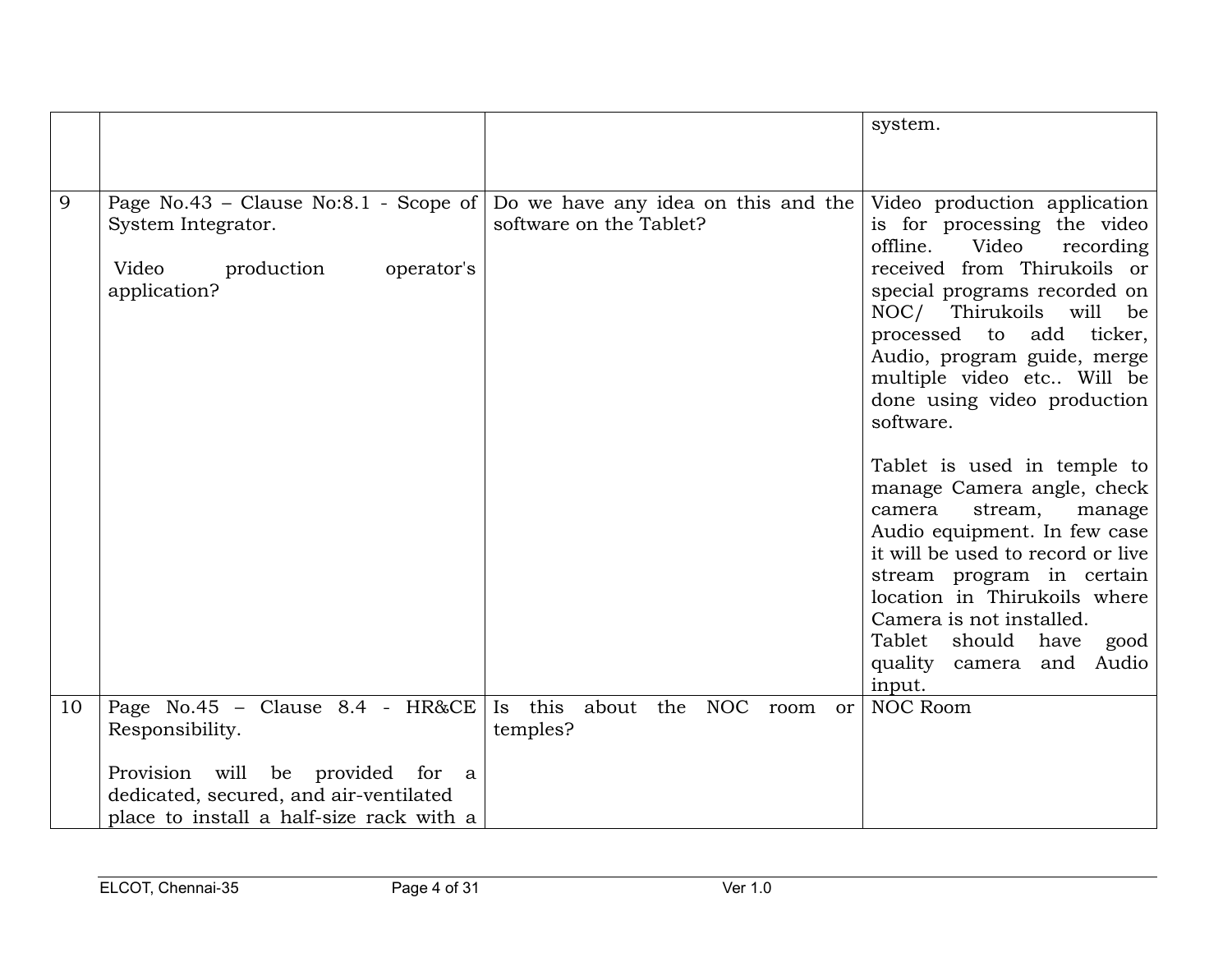|    | raw power supply with Genset<br>backup<br>required<br>as<br>by<br>system<br>integrators.                                                                              |                                                                                                  |                                                                                                                                                                                                                         |
|----|-----------------------------------------------------------------------------------------------------------------------------------------------------------------------|--------------------------------------------------------------------------------------------------|-------------------------------------------------------------------------------------------------------------------------------------------------------------------------------------------------------------------------|
| 11 | Clause 8.4 - HR&CE Responsibility                                                                                                                                     | Need to check the BOQ, what is $HR&CE$ Scope is mentioned<br>provided by the Client              | in the tender and the rest will<br>be in scope of the integrator                                                                                                                                                        |
|    | On-premises DC to accommodate IT<br>Racks and Online UPS with battery<br>bank and precision AC. The DC should<br>have false flooring Room - minimum of<br>800 Sq. Ft. |                                                                                                  |                                                                                                                                                                                                                         |
| 12 | Clause No: 8.7 - Equipments/Software<br>at PCR/NoC<br>High availability is needed for all the<br>critical infra. items.                                               | Please clarify the items where HA is<br>required?                                                | Mainly<br>all<br>networking<br>network<br>equipment<br>and<br>should have HA at NOC                                                                                                                                     |
| 13 | Page No.51<br>Clause<br>8.9<br>No:<br>$\frac{1}{2}$<br>Qualification of Man Power<br>Manpower at Thirukoil<br>o AV Technician - 2 persons at<br>Thirukovil side       | What's our approach for providing<br>such resources in all the 47 locations?                     | Requirements of Manpower<br>depend on size and need at<br>Thirukoils<br>one<br>two<br><sub>or</sub><br>resources will be deployed for<br>standard working hours when<br>the temple is open. Quote per<br>resource cost. |
| 14 | Appendix 4 Bio data of the proposed<br>manpower deployment                                                                                                            | Is it that the bidder/SI will have to<br>provide all<br>the details<br>including<br>passport No? | should provide<br>basic<br>SI<br>experience, qualification, role<br>and responsibility of resource<br>provided. Details of candidate<br>is not required.                                                                |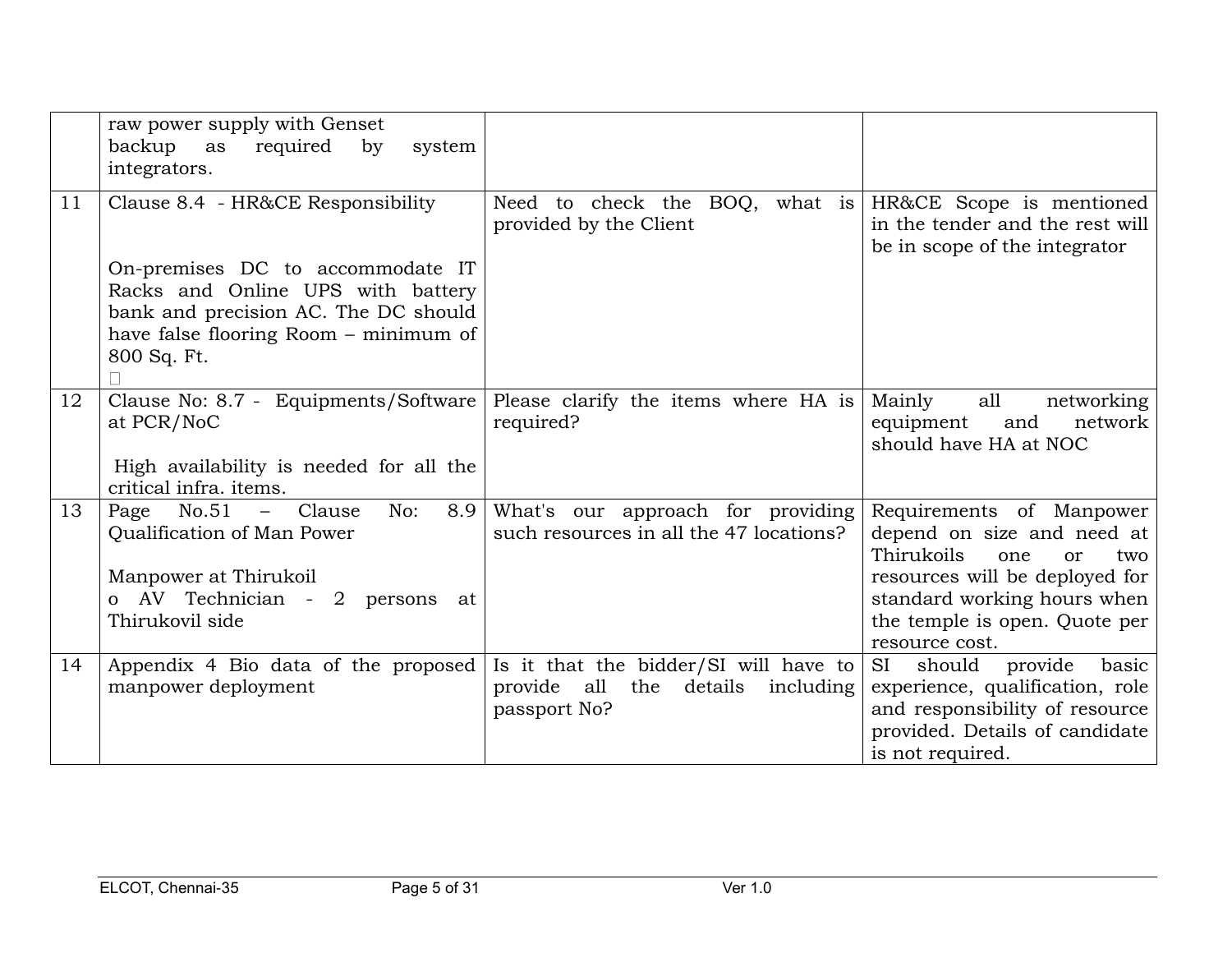| 15 | Appendix 5 Non-Disclosure Agreement                                                                                                                                                                                                                                                      | Is the bidder / Bidder personnel Yes NDA needs to be signed<br>associated with this bid needs to sign by bidder<br>this NDA?                                                                           |                                                                              |
|----|------------------------------------------------------------------------------------------------------------------------------------------------------------------------------------------------------------------------------------------------------------------------------------------|--------------------------------------------------------------------------------------------------------------------------------------------------------------------------------------------------------|------------------------------------------------------------------------------|
| 16 | Page No:85, A7.10, Specifications for<br>Network Switch<br>Minimum 12 x 1GbE RJ45 Ports                                                                                                                                                                                                  | As per Clause 8.6, Considering Total   12 port or higher POE switch<br>no-of Cameras are 4 and 2 AP, 8 Port<br>is recommended for usage. Kindly<br>confirm                                             | should be quoted so spare<br>network points are available<br>for future use. |
| 17 | Page No:86, A7.12, Specifications for<br><b>SD-WAN</b>                                                                                                                                                                                                                                   | Every SD-WAN branch device router<br>should have memory and flash.                                                                                                                                     | CPU and RAM should be<br>planned accordingly                                 |
|    | Should have 8GB DRAM and 8 GB<br>Flash                                                                                                                                                                                                                                                   | It is therefore required to mention RAM<br>and Local Storage. Please clarify.                                                                                                                          |                                                                              |
| 18 | Page No:86, A7.12, Specifications for<br><b>SD-WAN</b><br><b>SDWAN</b><br>failure<br>of<br>In<br>case<br>or<br>performance challenges, the proposed<br>hardware CPE should be to revert to<br>routing<br>software<br>normal<br>with<br>encryption and should support same<br>performance | This will ensure that only leading $\&$<br>good SWAN vendors who supports both<br>SDWAN & Normal routing will be<br>participating.<br>Kindly include                                                   | since we need uninterrupted<br>service we cannot ignore this                 |
| 19 | <b>SD-WAN</b><br>The SD-WAN Solution should support<br>Per-Session Encryption using AES256<br>and per-packet authentication using<br>HMAC-SHA256-128                                                                                                                                     | Page No:92, A7.12, Specifications for The SD-WAN Solution should support Hmac is mandatory.<br><b>AES</b><br>256<br>considering functional<br>requirement. All the traffic should<br>encrypted end-end | The<br>original specs is retained                                            |
| 20 | Page No:93, A7.12, Specifications for Please remove.<br><b>SD-WAN</b>                                                                                                                                                                                                                    |                                                                                                                                                                                                        | The original specs is retained<br>- No change                                |
|    | SDWAN solution should have the ability Extending Broadcast domain across                                                                                                                                                                                                                 |                                                                                                                                                                                                        |                                                                              |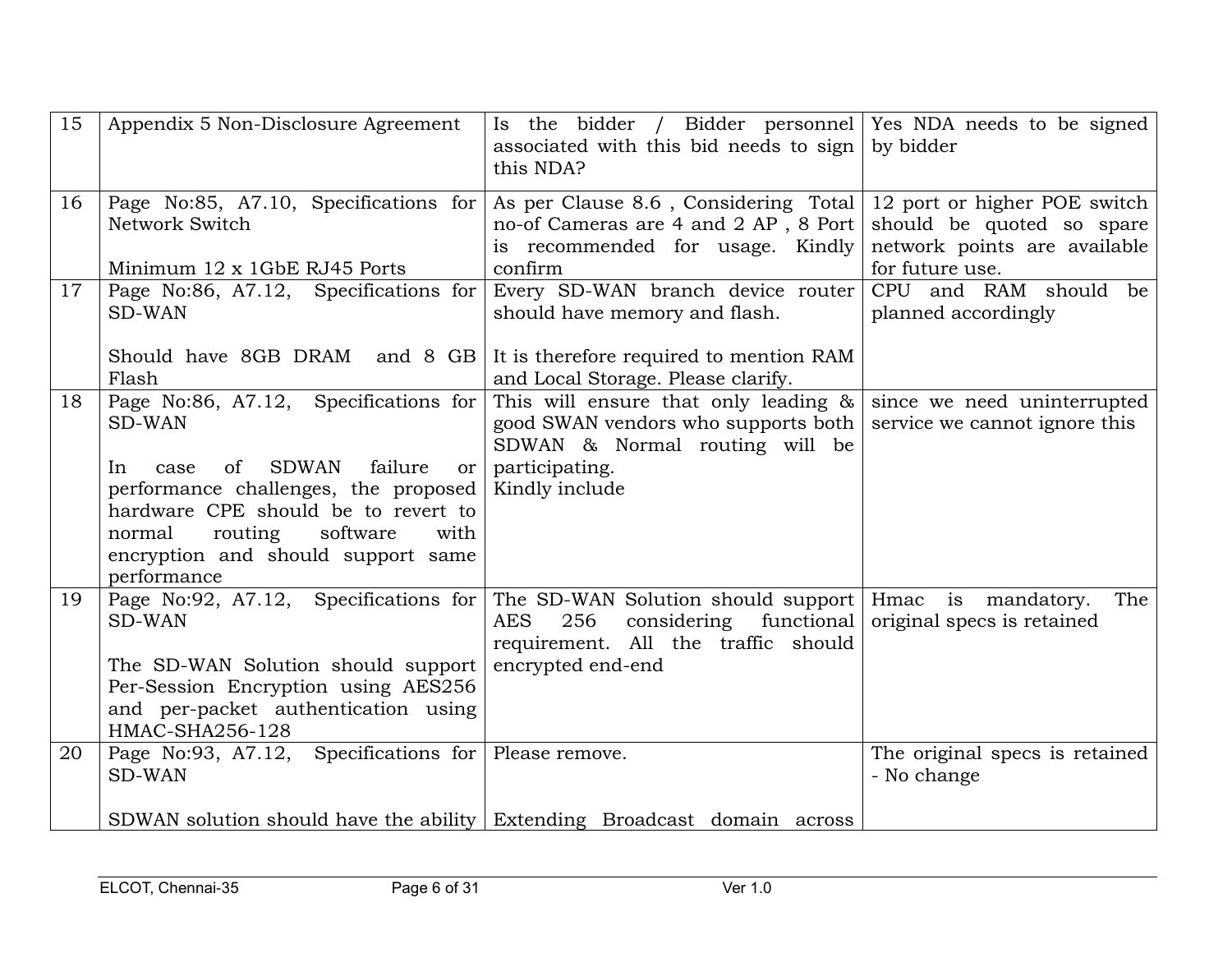|    | to<br>domain across multiple sites                                                                                                                                                                                                                                                                                                                                                              | extend the Ethernet broadcast branches will defeat the purpose of<br><b>VRFs</b><br>Segmentation.<br>and<br>Hence<br>request to remove                                                                                                                                                                |                                                                                                                                                                                |
|----|-------------------------------------------------------------------------------------------------------------------------------------------------------------------------------------------------------------------------------------------------------------------------------------------------------------------------------------------------------------------------------------------------|-------------------------------------------------------------------------------------------------------------------------------------------------------------------------------------------------------------------------------------------------------------------------------------------------------|--------------------------------------------------------------------------------------------------------------------------------------------------------------------------------|
| 21 | Page No:94, A7.12, Specifications for<br><b>SD-WAN</b><br>Should support Inflow performance<br>monitoring based on per priority /Per<br>path/ per protocol ad intervals across<br>10ms/100ms                                                                                                                                                                                                    | Should support Inflow performance<br>monitoring based on per priority /Per<br>path/ per protocol<br>Inorder to simplify troubleshooting for<br>application specific issues, the SDWAN<br>solution can monitor if the issue is<br>with ISP or Application server.                                      | Requirements stated in the<br>original specs is retained                                                                                                                       |
| 22 | Page No:94, A7.12, Specifications for<br><b>SD-WAN</b><br>The SD-WAN device at the branch<br>should<br>architecturally<br>be<br>highly<br>available with Active-Active cluster for<br>high priority locations                                                                                                                                                                                   | The SD-WAN device at the branch<br>should<br>be<br>architecturally<br>highly<br>available with Active-Active cluster for<br>high priority locations on WAN links.<br>SD-WAN devices at branch location<br>architecturally having redund path on<br>WAN link, Internet, LTE, Broadband,<br>Leased line | Both LAN and WAN<br>high<br>availability is mandated                                                                                                                           |
| 23 | Page No:95, A7.12, Specifications for The SD-WAN Solution is preferred to Tunnelling<br><b>SD-WAN</b><br>The SD-WAN Solution is preferred to be<br>on tunnel-free technology and should<br>not leverage IPSEC/GRE/VXLAN for solution then the performance of the<br>Packet, if IPSEC tunnel is being used as<br>a solution then the performance of the<br>CPE is considered to be $40\%$ higher | be on tunnel-free technology and<br>should<br>leverage<br>not<br>$IPSEC/GRE/VXLAN$ for Packet, if<br>IPSEC tunnel is being used as a<br>CPE is considered to be 40% higher<br>performance as mentioned to be<br>provided                                                                              | technologies<br>options should not impair the<br>performance of the CPE and<br>SD Wan solution<br>thus the<br>should not be bound by<br>specific<br>tunnelling<br>technologies |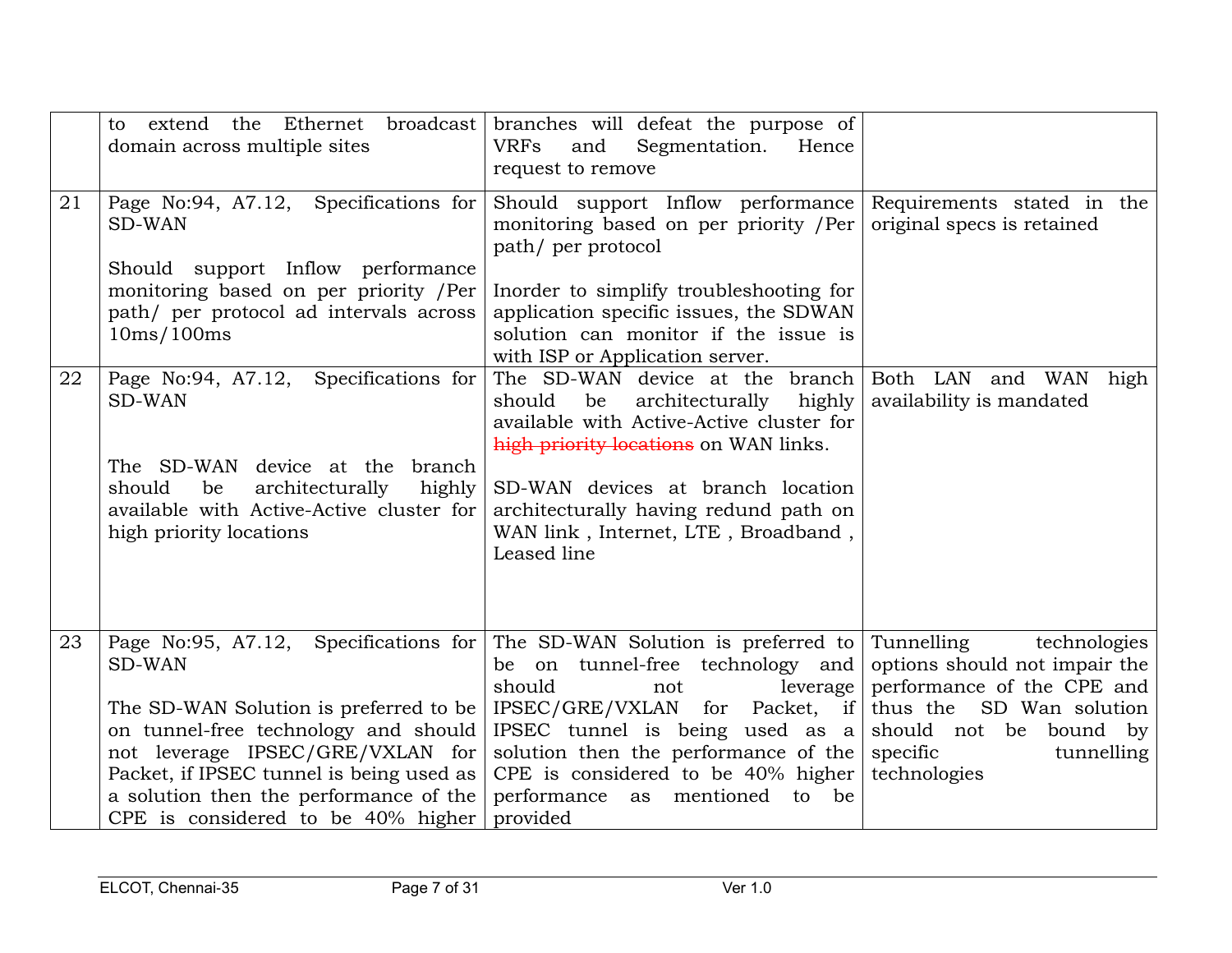|    | mentioned<br>performance<br>be<br>to<br>as |                                                     |                           |
|----|--------------------------------------------|-----------------------------------------------------|---------------------------|
|    | provided                                   | SDWAN technology empowers<br>end                    |                           |
|    |                                            | low<br>to<br>use<br>budget<br>customers             |                           |
|    |                                            | broadband and LTE (Internet ) links,                |                           |
|    |                                            | <b>SDWAN</b>                                        |                           |
|    |                                            | all<br>traffic<br>which means                       |                           |
|    |                                            | including data and control plane would              |                           |
|    |                                            | be use internet as<br>a medium.                     |                           |
|    |                                            | Considering the safety requirements                 |                           |
|    |                                            | whilst taking advantage of low budget               |                           |
|    |                                            | bandwidths, it is mandatory to enable               |                           |
|    |                                            | of<br>both<br>encryption<br>data<br>and             |                           |
|    |                                            | management plane. Hence request you                 |                           |
|    |                                            | considering<br>the<br><b>IPEC</b><br>use<br>to      |                           |
|    |                                            | encryptions for the traffic.                        |                           |
| 24 | Page No:107, A7.33, Specifications for     | It should have Redundant Power   Remains Unchanged. |                           |
|    | Head-End Device at Data Centre.            | Supplies and min 8GB RAM and 8GB                    |                           |
|    |                                            | of Local Storage.                                   |                           |
|    | should have<br>Redundant Power<br>It       |                                                     |                           |
|    | Supplies and min 128GB RAM and             | Each OEM has specific hardware RAM                  |                           |
|    | 512GB of Local Storage                     | capacity and Local Storage for running              |                           |
|    |                                            | processes optimally. Hence we request               |                           |
|    |                                            | to modify suitably                                  |                           |
| 25 | Specifications for<br>Page No:95, A7.12,   | Request to add the following features               |                           |
|    | <b>SD-WAN</b>                              | also:                                               |                           |
|    |                                            | 1. The solution should be able to                   | 1. optional not mandatory |
|    |                                            | Block malicious domain requests                     |                           |
|    |                                            | at the DNS-layer                                    |                           |
|    |                                            |                                                     |                           |
|    |                                            | 2. The solution should generate                     | 2. optional not mandatory |
|    |                                            | the following reports for users                     |                           |
|    |                                            | accessing the internet via branch                   |                           |
|    |                                            |                                                     |                           |
|    |                                            |                                                     |                           |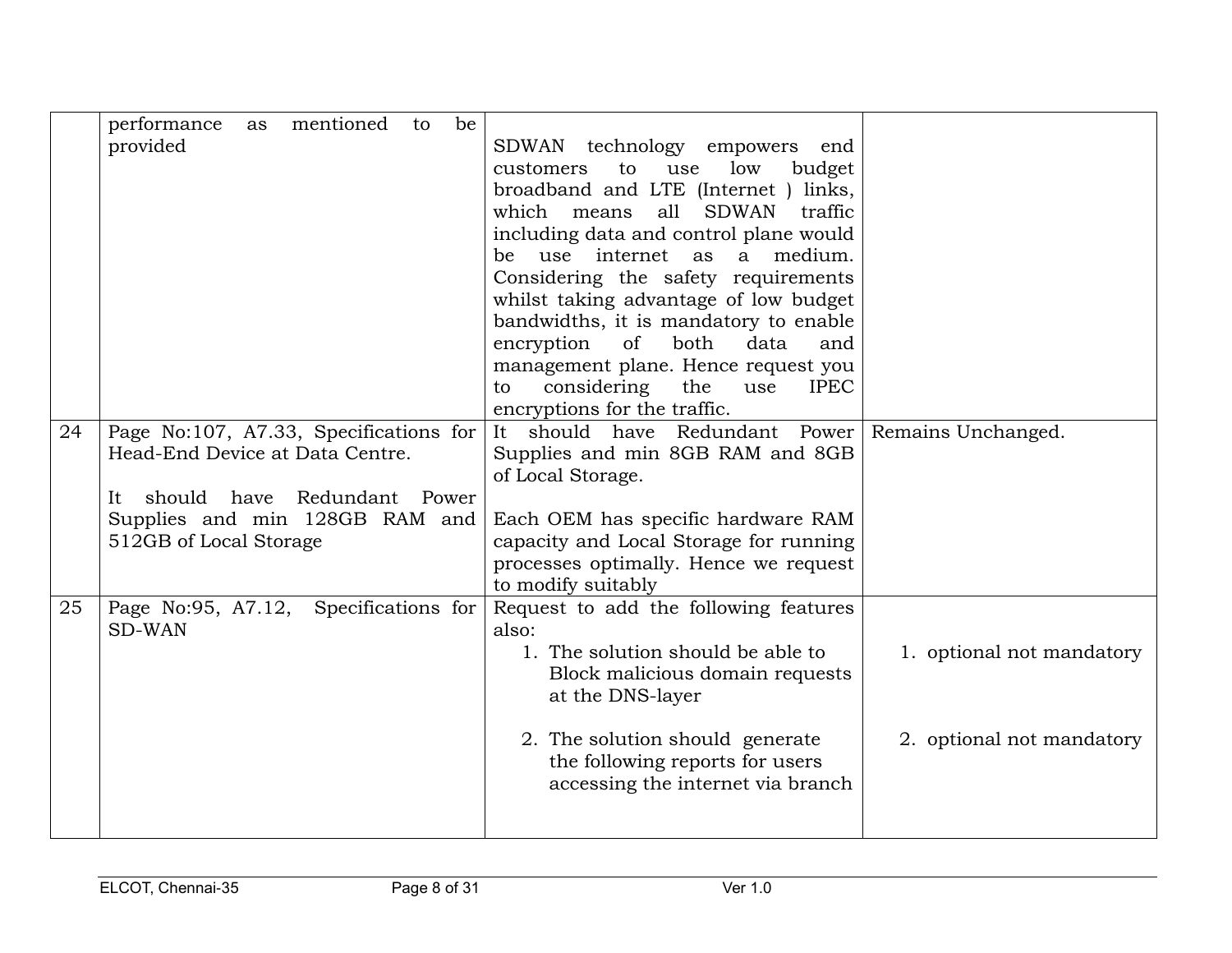|    |                                                             | 3. Total request                                                                                                                                                                                   | 3. optional not mandatory |
|----|-------------------------------------------------------------|----------------------------------------------------------------------------------------------------------------------------------------------------------------------------------------------------|---------------------------|
|    |                                                             | 4. Activity volume                                                                                                                                                                                 | 4. optional not mandatory |
|    |                                                             | 5. Top Domains                                                                                                                                                                                     | 5. optional not mandatory |
|    |                                                             | 6. Top Categories                                                                                                                                                                                  | 6. optional not mandatory |
|    |                                                             | 7. Top Identities                                                                                                                                                                                  | 7. optional not mandatory |
|    |                                                             | 8. Solution must have the<br>capability to block sites that are<br>hosting dynamic dns services.<br>This technology can be used by<br>attackers as an evasion<br>technique against IP blacklisting | 8. optional not mandatory |
|    |                                                             | 9. Solution must have capability to<br>block newly seen Domains that<br>have become active very<br>recently and Parked domains<br>without having prior<br>information on the domains.              | 9. Optional not mandatory |
|    |                                                             | 10. The network used to deliver the<br><b>DNS</b><br>security service must have<br>experienced an uptime of at least<br>99.9% over the last 10 years.                                              | 10.Optional not mandatory |
| 26 | Page No:105, 106, A7.30, Specifications<br>for NAS Storage. |                                                                                                                                                                                                    |                           |
|    |                                                             |                                                                                                                                                                                                    |                           |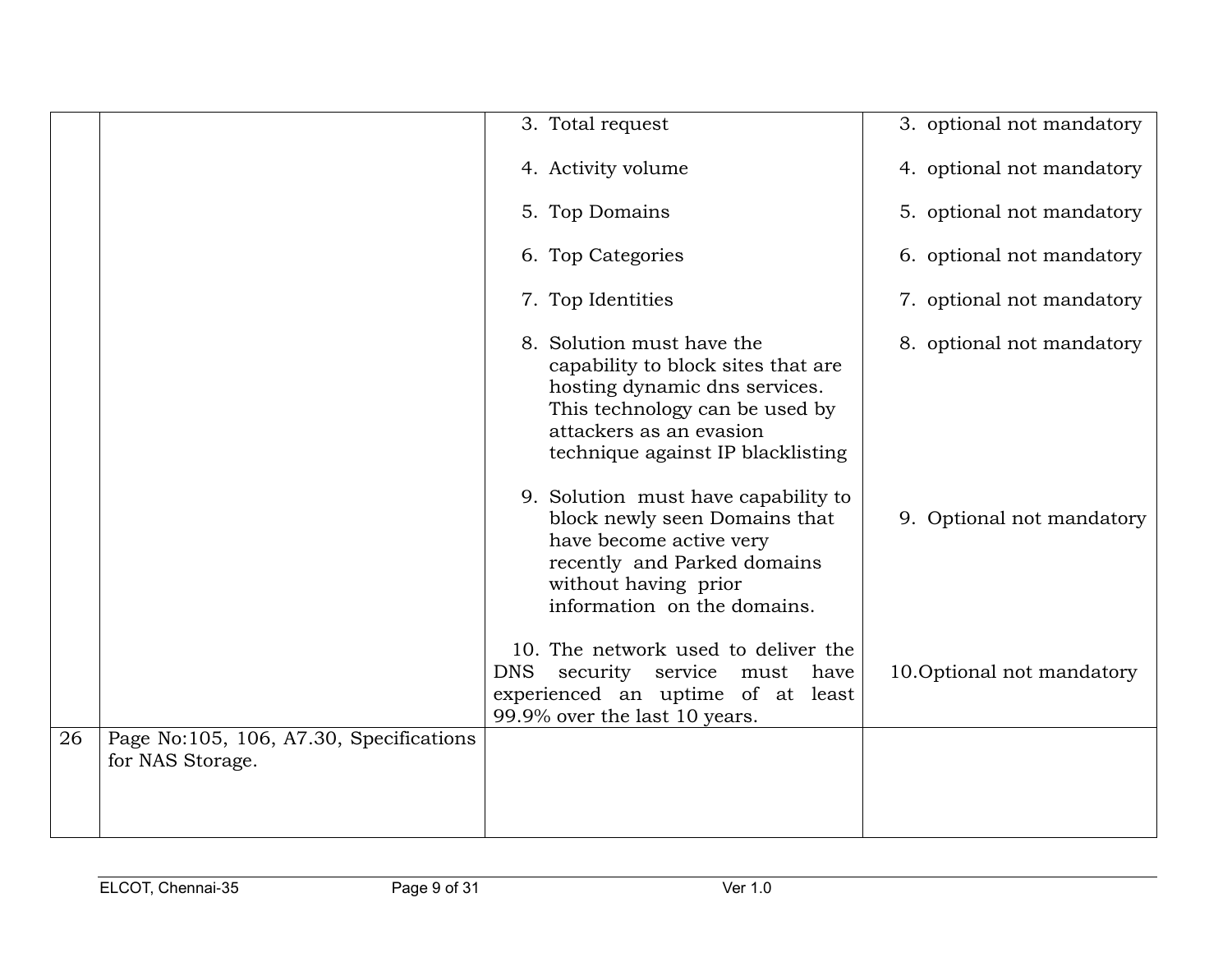|    | No. 1 : Populated with $31 \times 16TB$ ,<br>SATA ENT 7200 RPM, hot-plug HDDs                                | In 1 unit maximum is $16Bay$ and Agreed.<br>maximum 12TB per drive for top<br>performance                                                                           |                                                  |
|----|--------------------------------------------------------------------------------------------------------------|---------------------------------------------------------------------------------------------------------------------------------------------------------------------|--------------------------------------------------|
|    | No3: Supports both Block (iSCSI, FCP,<br>SRP) & File (SMB, NFS, FTP, AFP)<br>protocols                       | we supports both Block (iSCSI) & File<br>(SMB,<br>NFS, FTP, AFP) protocols and Also NDI<br>for recording this will unify the over all<br>NDI workflow. Pls confirm) | NDI is only optional                             |
|    | No.5 : Built-in Snapshot with rollback                                                                       | Network recycle bin(Network recycle<br>bin server better may be used as<br>networking storage. Kindly confirm)                                                      | Not agreed.                                      |
|    | Hardware:<br>No.1 : Dual Intel Xeon processor<br>(10C/20T 2.4G)                                              | Such high spec. HW not required and<br>achieve<br>same/better<br>can<br>we<br>performance using TC hardware                                                         | Considering the workload it is<br>mandatory.     |
|    | No. 2: 128GB DDR4 ECC memory.                                                                                | Such high spec. HW not required and<br>achieve<br>can<br>same/better<br>we<br>performance using TK hardware                                                         | considering the workload it is<br>mandatory      |
|    | No. $3:1+1$ Redundant power supplies<br>and 4U form factor                                                   | Better PSU as we have 2+1 Redundant<br>PSU with 3RU per 1 unit                                                                                                      | considering the workload it is<br>mandatory      |
| 27 | Page No:42, Scope of SI work                                                                                 |                                                                                                                                                                     |                                                  |
|    | providing broadband internet services Providing MPLS connectivity services<br>for PCR and NOC and Thirukoils | for PCR& NOC and Thirukoils.                                                                                                                                        | <b>MPLS</b><br>mandatory<br>is<br>not<br>feature |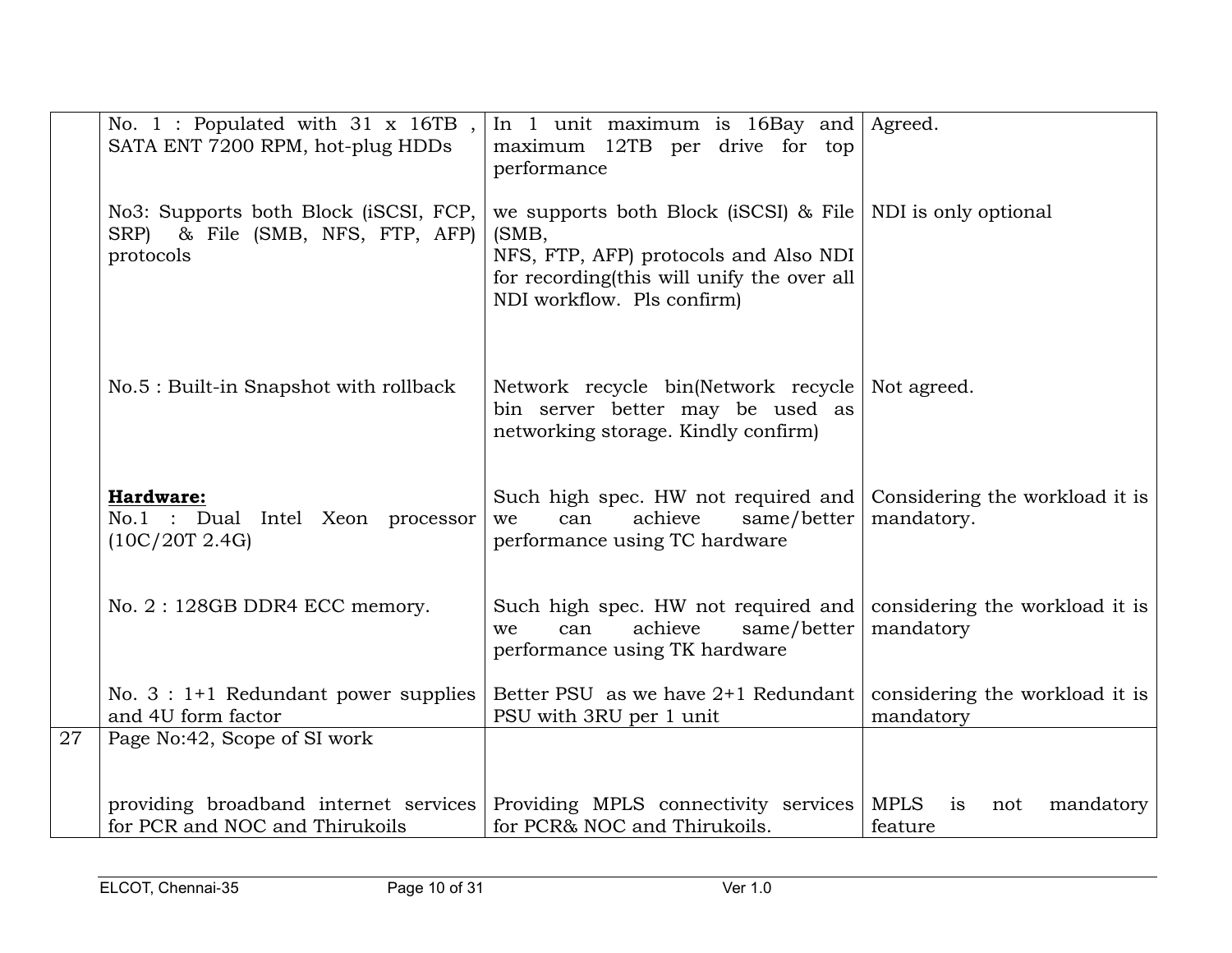|    |                                          | (As it is going to be web telecast, it is          |                            |
|----|------------------------------------------|----------------------------------------------------|----------------------------|
|    |                                          | important that, a proper secure mode               |                            |
|    |                                          | of connectivity is to be provided. Else it         |                            |
|    |                                          | can be easily tapped and can create                |                            |
|    |                                          | interruption of services.)                         |                            |
| 28 | Page No:42, Scope of SI work             | providing MPLS connectivity with RF                | Remains Unchanged.         |
|    |                                          | /fiber solution so that a dedicated                |                            |
|    |                                          | Bandwidth will be provided.                        |                            |
|    | providing multiple ISP fiber connections |                                                    |                            |
|    | which can be over head or underground    | reason for including Rf is, creating a             |                            |
|    | till the rack location                   | fiber connectivity for all the places              |                            |
|    |                                          | would not be a cost effective solution,            |                            |
|    |                                          | rather, RF with dual connectivity can              |                            |
|    |                                          | be used, also the same RF tower can                |                            |
|    |                                          | be used for fixing surveillance camera             |                            |
|    |                                          | also)                                              |                            |
| 29 | Page No:42, Scope of SI work             | MPLS secured connectivity to be Remains Unchanged. |                            |
|    |                                          | provided in seamless way and for high              |                            |
|    |                                          | availability at the NOC level, fiber               |                            |
|    | broadband ISP level has to be seamless,  | underground with ring connectivity                 |                            |
|    | also aggregate link to be of two         | has tobe provided.                                 |                            |
|    | providers for high availability          |                                                    |                            |
|    |                                          | (this will ensure secured connection,              |                            |
|    |                                          | also, Underground ring connectivity                |                            |
|    |                                          | on fiber for the Noc will have almost              |                            |
|    |                                          | 99.9 % uptime, hence fiber mode at                 |                            |
|    |                                          | the hub end to be provided.)                       |                            |
| 30 | Page No:44, Scope of SI work             | Data to be sent to cloud.                          | Both Cloud and On Premises |
|    |                                          |                                                    | is acceptable              |
|    | Hub location being a on prime location   | (Reason for cloud services -= scalable             |                            |
|    |                                          | in short period of time and also paying            |                            |
|    |                                          | as per usage only.)                                |                            |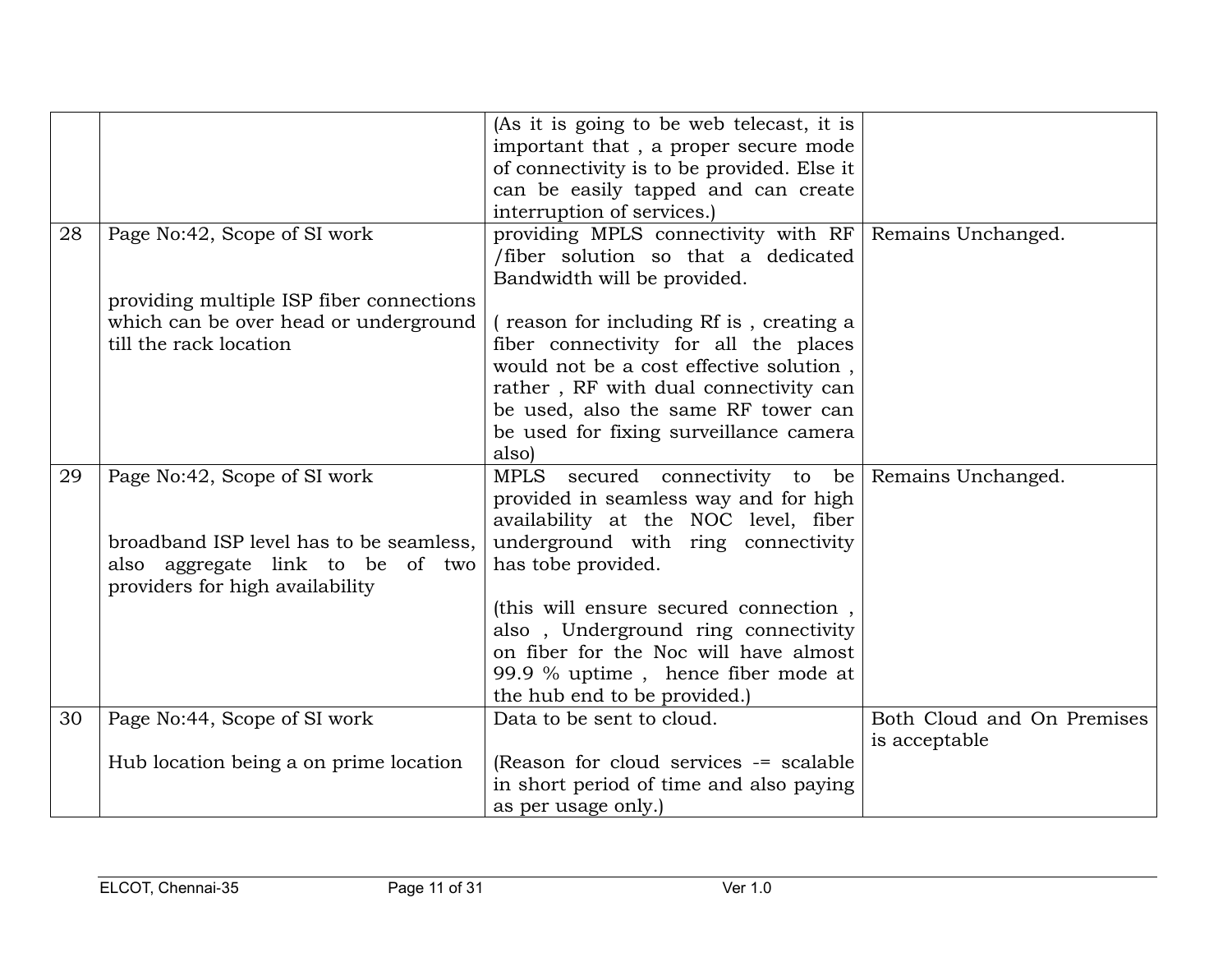| 31 | Page No:, A7.15,                     | Please clarify 2 KVA rack mount UPS External batteries only     |                            |
|----|--------------------------------------|-----------------------------------------------------------------|----------------------------|
|    |                                      | with inbuilt batteries (or) standard UPS                        |                            |
|    | Should have a built-in battery       | with external batteries.                                        |                            |
|    |                                      |                                                                 |                            |
|    |                                      | Please clarify 2 KVA is for internal or External batteries only |                            |
|    |                                      | external deployment                                             |                            |
| 32 | As per CORRIGENDUM - 19 point,       | Specification on A7.30 you have<br>a.                           | Requirements are retained. |
|    |                                      | requested to provide - > Populated                              |                            |
|    | NAS device is requested to have      | with 31 x 16TB, SATA ENT 7200 RPM,                              |                            |
|    | minimum usable 14TB disk space       | hot-plug HDDs                                                   |                            |
|    |                                      | We are not able to understand<br>$b_{\cdot}$                    |                            |
|    |                                      | in such condition how 14TB minimum                              |                            |
|    |                                      | space is requested                                              |                            |
|    |                                      | If requested space is 14TB min<br>$c_{\cdot}$                   |                            |
|    |                                      | and max may be 30TB requested NAS                               |                            |
|    |                                      | specification are too high compared to                          |                            |
|    |                                      | required                                                        |                            |
|    |                                      | $d_{\cdot}$<br>At point no 6 in tender                          |                            |
|    |                                      | 204 HDD<br>support<br>document<br>$\frac{1}{1}$                 |                            |
|    |                                      | requested which                                                 |                            |
|    |                                      | is very high specification.                                     |                            |
|    |                                      | Why hardware of Intel Xeon<br>$e_{i}$                           |                            |
|    |                                      | processor is requested in NAS any                               |                            |
|    |                                      | specific reason for same ?                                      |                            |
| 33 | General - Eligibility Criteria       | Eligibility<br>5 <sup>5</sup><br>criterion<br>of<br>years       | Remains unchanged.         |
|    |                                      | completion should be relaxed to                                 |                            |
|    |                                      | Startup India company or it should be                           |                            |
|    |                                      | considered up to 31Dec 2021 instead                             |                            |
|    |                                      | of 31Mar 2021.                                                  |                            |
| 34 | Page No:80A 7.3 - Specifications for | Changes requires Quad-core<br>CPU                               | Remains unchanged          |
|    | Tablet With Application Software     | (2Ghz, 1.8 Ghz) resolution                                      |                            |
|    | Point No 3                           |                                                                 |                            |
|    | Octa-core CPU (2Ghz, 1.8 Ghz)        |                                                                 |                            |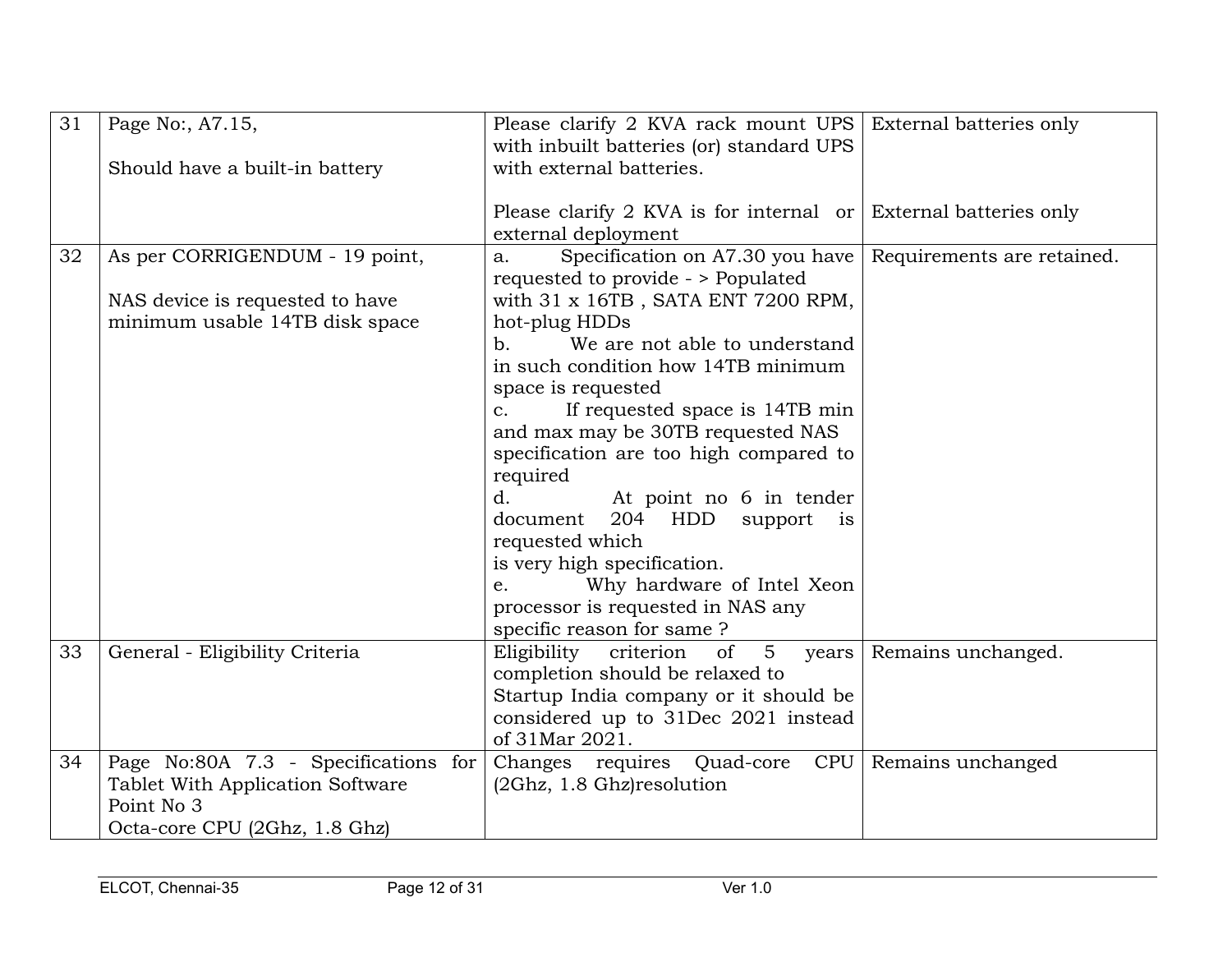| 35 | Page No:80, A 7.3 - Specifications for<br>Tablet With Application Software<br>Point No 6<br>Wi-Fi 5 & 6 standards support                                                                                                         | Kindly make it Wi-Fi 802.11 $b/g/n/ac$                                                                                       | Remains unchanged.                                                                                           |
|----|-----------------------------------------------------------------------------------------------------------------------------------------------------------------------------------------------------------------------------------|------------------------------------------------------------------------------------------------------------------------------|--------------------------------------------------------------------------------------------------------------|
| 36 | Page No:80 - A 7.3 - Specifications for<br>Tablet With Application Software<br>point no 8                                                                                                                                         |                                                                                                                              |                                                                                                              |
|    | Video Recording Resolution FHD $(1920 \times$<br>1820) at 30 fps                                                                                                                                                                  | For 10" Tablet pc 720 is standard VDO<br>recording at 30fps                                                                  | 1920x1080<br>available.<br>is<br>(Clarified in Corrigendum 2 to<br>tender document in Page<br>No.24, S.No.3) |
| 37 | Page No:86, A7.12, Specifications for<br><b>SD-WAN</b>                                                                                                                                                                            |                                                                                                                              |                                                                                                              |
|    | All components of SD-WAN should be<br>on-premises. However, the solution<br>should support deployment on<br>Secure Public Clouds such as AWS,<br>GCP & Microsoft Azure.                                                           | Does the bidder propose SDWAN-<br>Control plane and management plane<br>components at any of these Cloud<br>based solutions? | Remains unchanged.                                                                                           |
| 38 | Page No:86, A7.12, Specifications for<br><b>SD-WAN</b>                                                                                                                                                                            |                                                                                                                              |                                                                                                              |
|    | SD-WAN devices should have a facility<br>for recording all traffic flows as part of<br>it's audit log functionality and should<br>all connections<br>that<br>show<br>are<br>established and rejected for every<br>source address. |                                                                                                                              | Remains unchanged.                                                                                           |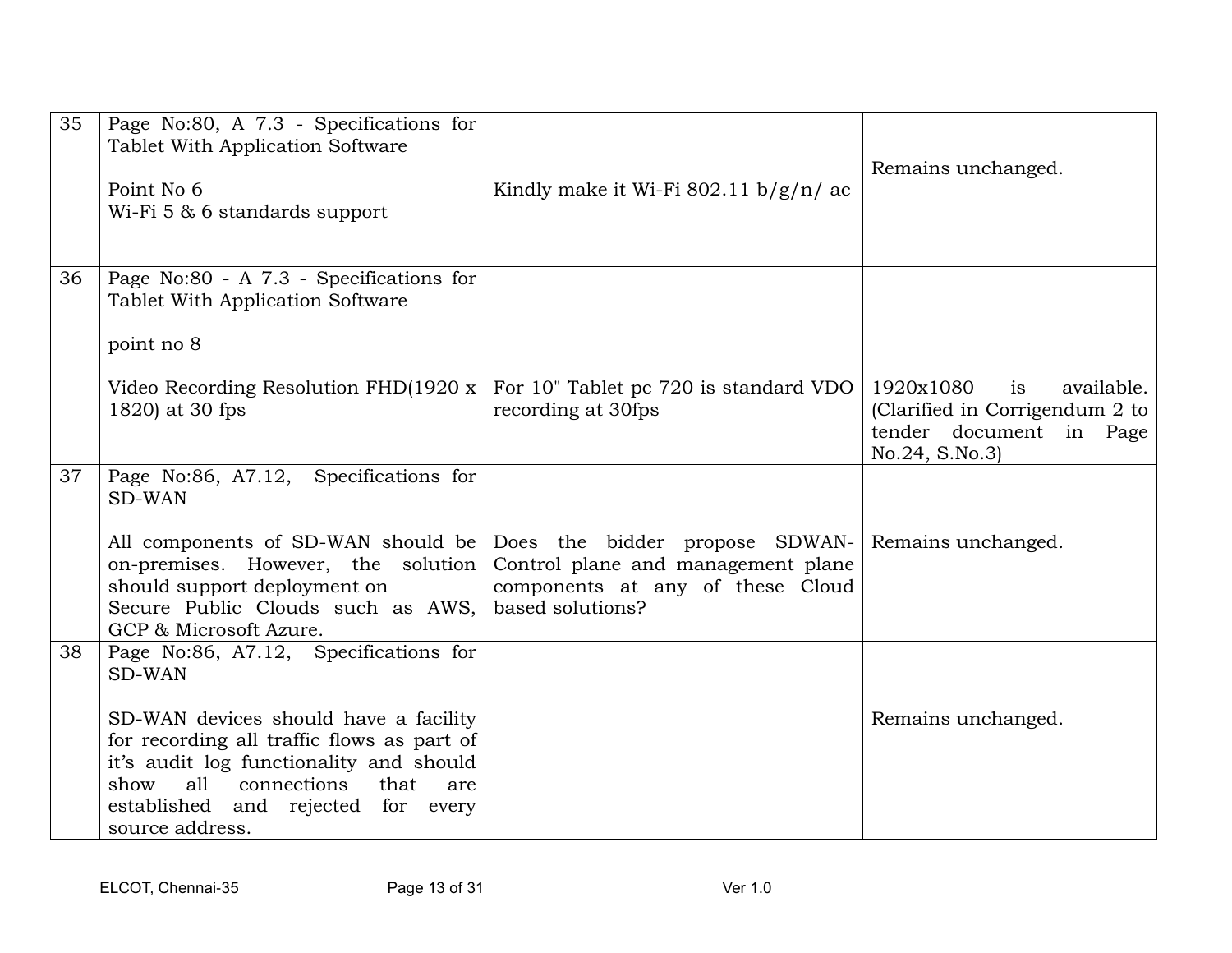| 39 | We have observed multiple changes are<br>done on SD-WAN solution and we will<br>require to re-work on these devices.<br>This will take time to evaluate such SD-<br>WAN device                                                              | Request you to please share Make and<br>model used to create specifications.                                                                                                                                                                                                                                                                                                     | Requirements are ambiguous.                                                             |
|----|---------------------------------------------------------------------------------------------------------------------------------------------------------------------------------------------------------------------------------------------|----------------------------------------------------------------------------------------------------------------------------------------------------------------------------------------------------------------------------------------------------------------------------------------------------------------------------------------------------------------------------------|-----------------------------------------------------------------------------------------|
| 40 | We are not able to quote NAS device<br>with specification requested.                                                                                                                                                                        | Request you to please share Make and<br>model used to create specifications.                                                                                                                                                                                                                                                                                                     | Requirements are ambiguous                                                              |
| 41 | Page No.86-A 7.12 -Specifications for<br>SDWAN - Corrigendum 1<br>Should have a minimum of 6x 1G<br>Copper ETH, 6 X 1G SFP, 2x 10G SFP+<br>ports with SDWAN IPSec throughput of<br>minimum<br>10Gbps<br>and<br>NGFW<br>throughput of 3 Gbps | Should have a minimum of $6x$ 1G Remains unchanged.<br>Copper ETH, 6 X 1G SFP, 2x 10G SFP+<br>ot 6x1/10G SFP+ ports with SDWAN<br>IPSec throughput of minimum 10Gbps<br>and NGFW throughput of 10 Gbps<br>(HPE Aruba SilverPeak support 6x10G<br>Fiber interfaces on 10G throughput<br>box, recommend to keep SDWAN<br>throughput and Firewall throughput<br>on same bandwidth.) |                                                                                         |
| 42 | Page No:78 - A7.1<br>Specifications for Broadcast Quality<br>PTZ Camera                                                                                                                                                                     | specifications are pointing Please refer Page No.21 of<br>These<br>towards specific OEM, kindly amend<br>this specifications and make the<br>specifications generic in order to have<br>participations from multiple OEM's                                                                                                                                                       | corrigendum 2 to tender<br>document.                                                    |
| 43 | Page No:81 to 83 - 7.4, 7.5, 7.7, 7.8<br>Specifications for Audio devices & Mics                                                                                                                                                            | These<br>specifications<br>towards specific OEM, kindly amend<br>this specifications and make the<br>specifications generic in order to have<br>participations from multiple OEM's                                                                                                                                                                                               | are pointing   Please refer Page No.24,25,26<br>of corrigendum 2 to tender<br>document. |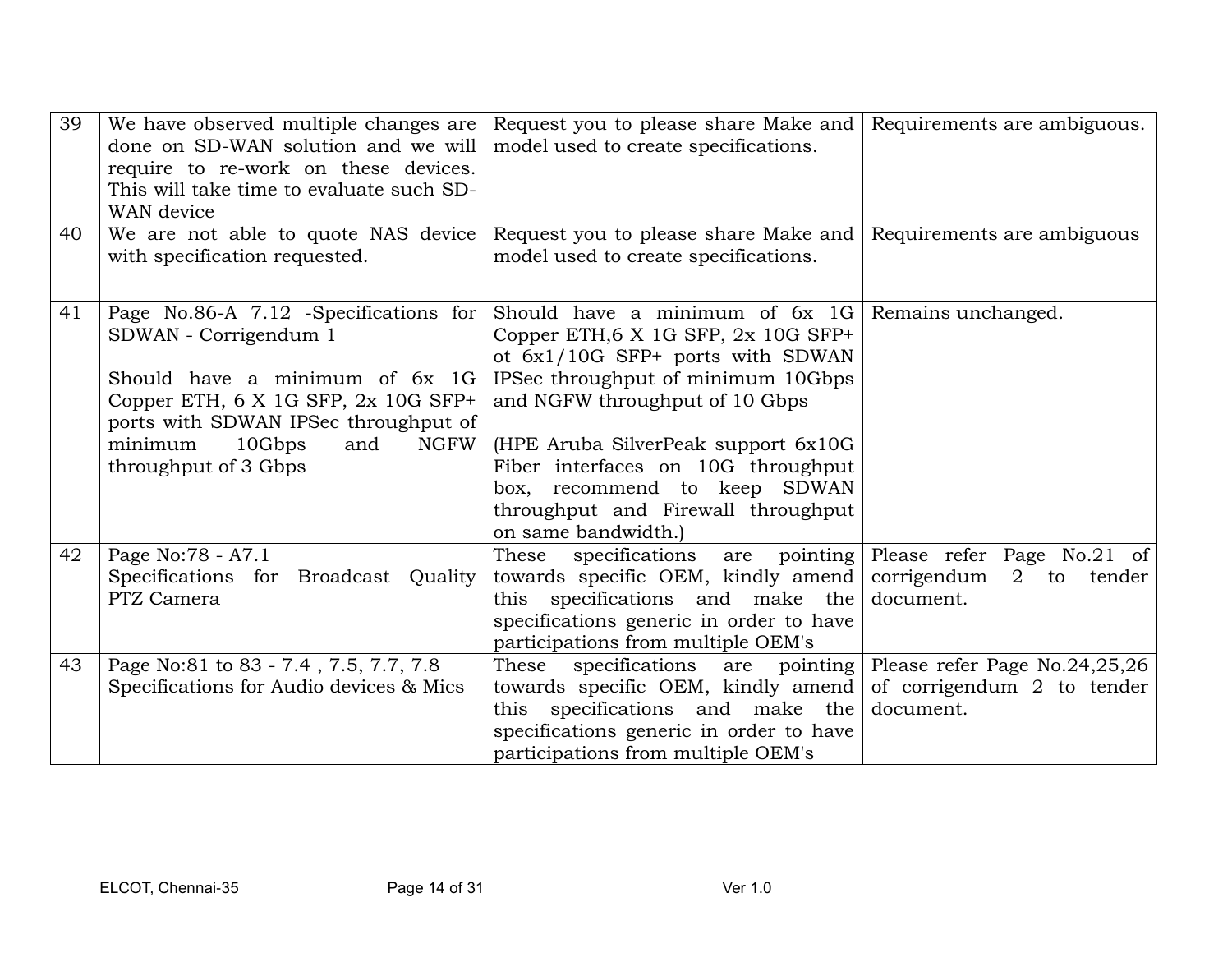| 44<br>45 | Page No:107, A 7.35Specifications for<br>10KVA Online UPS<br>Protects connected loads from surges,<br>spikes, lightning and others.       | Kindly confirm whether "Lightning Yes"<br>protection" is a must since we need to<br>consider additional cost for SPD as add<br>General<br>electronic<br>items.<br>In<br><sub>on</sub><br>will<br>protection<br>be<br>available<br>in<br>UPS(Input, output - Low and High,<br>Short circuit, Over load, Surge etc)    |                                                                                                                             |
|----------|-------------------------------------------------------------------------------------------------------------------------------------------|----------------------------------------------------------------------------------------------------------------------------------------------------------------------------------------------------------------------------------------------------------------------------------------------------------------------|-----------------------------------------------------------------------------------------------------------------------------|
|          | Page No: 79 Specifications for A 7.1PTZ<br>camera<br>Weatherproof enclosure(IP68) to mount<br>camera for outdoor applications             | As per the Industry standard the If the enclosures are not<br>Enclosures are not available with this   available, custom made needs<br>Broadcasting cameras                                                                                                                                                          | be proposed wherever<br>to<br>required.                                                                                     |
| 46       | Page No: 86 Specifications<br>for A<br>7.11 Wireless Access Point                                                                         | The Wireless Access point specification   Agreed.<br>called for Outdoor Wireless Access<br>Point. The temple side Wireless access<br>point is mandatory to be Outdoor<br>Wireless Access Point where as NOC<br>side does not require Outdoor Access<br>Point. Please confirms can we propose<br>indoor Access Point. |                                                                                                                             |
| 47       | Page No: 95 Specifications for A<br>7.15Specifications for 2KVA Online UPS                                                                | Type of UPS indoor/Outdoor? Incase<br>outdoor means IP 68 rack scope?                                                                                                                                                                                                                                                | On Prem requires Indoor. At<br>branch<br>location,<br>it<br>is<br>outdoor/indoor                                            |
| 48       | No: 95 Specifications for A<br>Page<br>7.15Specifications for 2KVA Online UPS                                                             | $2kVA$ is for internal application or Internal<br>external application.                                                                                                                                                                                                                                              |                                                                                                                             |
| 49       | Page No: 96 Specifications for A 7.16<br>Specifications for Video Production<br>application with Multiviewer & Social<br>Media Publishing | Need to Find the product category for<br>the minimum and maximum video<br>production at NOC, Because for Every<br>NOC we can handle around 30                                                                                                                                                                        | Currently, we are looking for<br>implementing Pilot project<br>with scalable option which is<br>clearly mentioned<br>in the |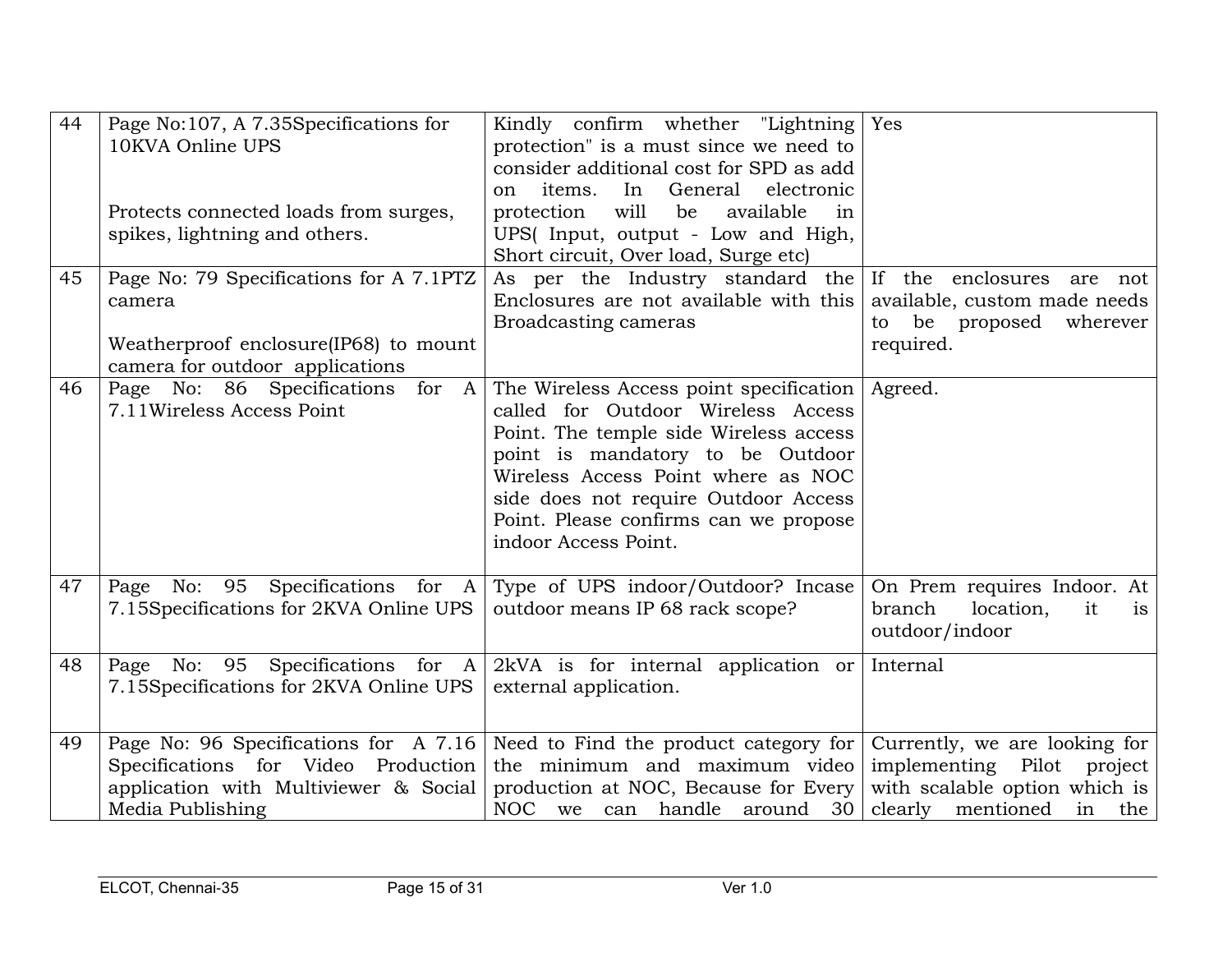|    |                                                                                       | cameras seamlessly                                                                                  | tender                                                       |
|----|---------------------------------------------------------------------------------------|-----------------------------------------------------------------------------------------------------|--------------------------------------------------------------|
|    |                                                                                       |                                                                                                     |                                                              |
|    |                                                                                       |                                                                                                     |                                                              |
| 50 | Page No:40, Scope of Work                                                             | Kindly advise us " Can the bidder can   Yes. If you may so prefer<br>SD-WAN<br>solutions<br>propose |                                                              |
|    | This facility should be state of an art                                               | management component fully resides                                                                  |                                                              |
|    | setup, deploying new technologies with                                                | on Cloud based ?                                                                                    |                                                              |
|    | a hybrid setup approach involving on-                                                 |                                                                                                     |                                                              |
|    | equipment,<br>premises<br>cloud-based                                                 |                                                                                                     |                                                              |
|    | software services, and managed services                                               |                                                                                                     |                                                              |
| 51 | Page No: In corrigendum-page no:5<br>Specifications for A 7.2PTZ camera<br>controller | Need Encoders and decoders for the NDI is only optional<br>PTZ cameras.                             |                                                              |
|    |                                                                                       | Incase we are offering the Non NDI                                                                  |                                                              |
|    | NDI may be consider as optional                                                       | technology,<br>reduce<br>we<br>can<br>the                                                           |                                                              |
|    |                                                                                       | bandwidth per camera and also having                                                                |                                                              |
|    |                                                                                       | reliable data transmission at Temple                                                                |                                                              |
|    |                                                                                       | and NOC                                                                                             |                                                              |
| 52 | Page No: In corrigendum-page no:14                                                    | The Corrigendum calls for support of Currently it is planned as a                                   |                                                              |
|    | Specifications for Clause: 46SD-WAN                                                   | 500 branches from day one. As per the<br>RFP, maximum no. of branches can be                        | pilot at one Thirukoil. On<br>successful completion of pilot |
|    |                                                                                       | below 50 Considering the scalability,                                                               | it will be deployed at 47                                    |
|    |                                                                                       | reduce<br>request<br>the<br>day<br>one                                                              | temples.                                                     |
|    |                                                                                       | requirement<br>100<br>avoid<br>to<br>to                                                             |                                                              |
|    |                                                                                       | unnecessary upfront investment.                                                                     |                                                              |
| 53 | Page No:85, A7.10, Specifications for                                                 | 2x1GbE SFP Ports or more                                                                            | if switch has 1 Gb up line                                   |
|    | Network Switch                                                                        |                                                                                                     | port SFP is optional. However                                |
|    |                                                                                       | As per Clause 8.6, Considering no-of                                                                | in few location if network                                   |
|    | $2x$ 1/10GbE SPF+ Ports                                                               | Cameras and AP the uplink 1G uplink                                                                 | cable length is more than                                    |
|    |                                                                                       | recommended for usage.                                                                              | 100m we will require to use                                  |
|    |                                                                                       | Kindly confirm amendment                                                                            | 1Gb Optical uplink.                                          |
|    |                                                                                       |                                                                                                     | So it should be read as                                      |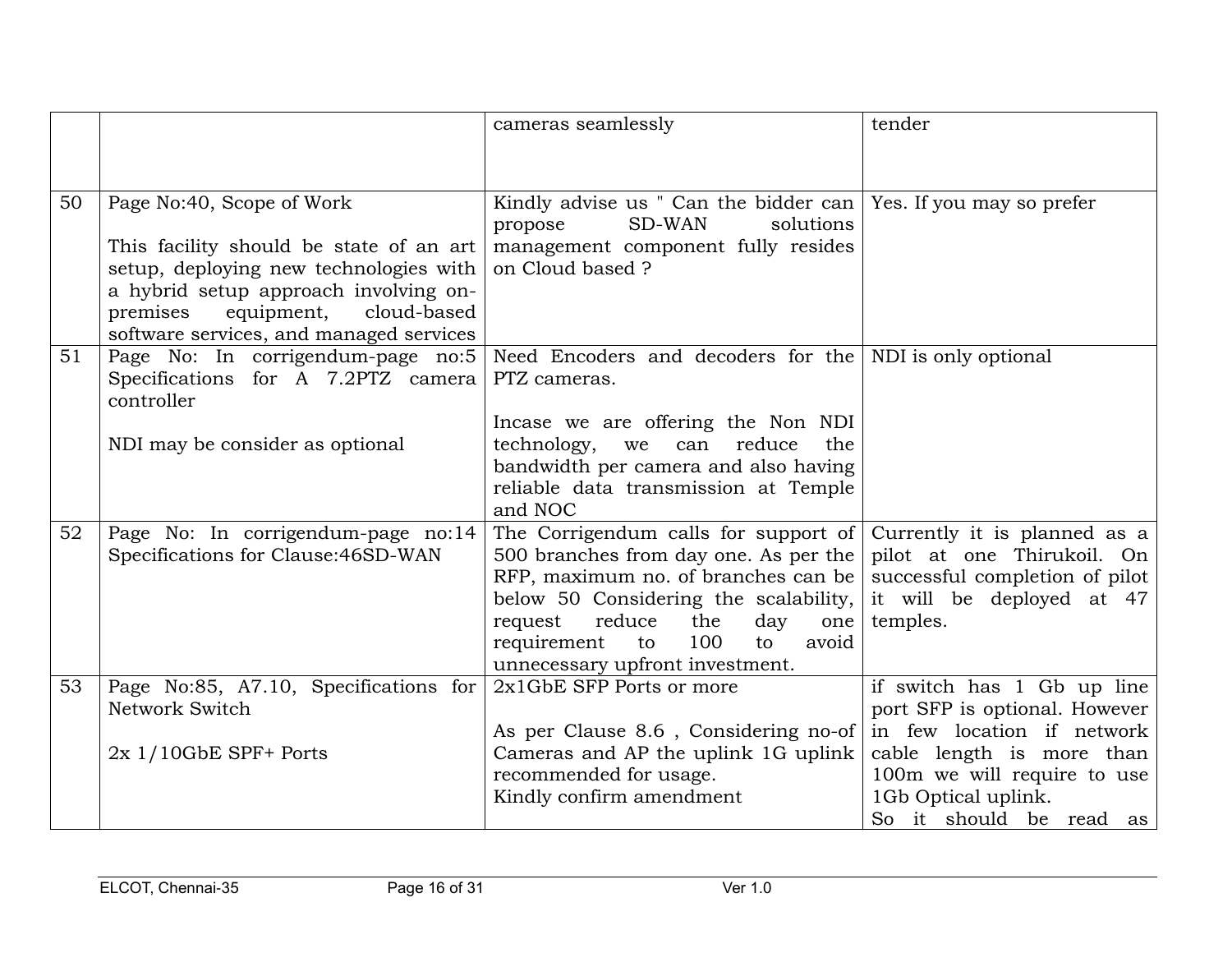|    |                                                                                                                                  |                                                                                                                                                                            | $2x1GbE/10GbE/$ SPF ports.<br>(any one is mandatory)                                                                                                                |
|----|----------------------------------------------------------------------------------------------------------------------------------|----------------------------------------------------------------------------------------------------------------------------------------------------------------------------|---------------------------------------------------------------------------------------------------------------------------------------------------------------------|
| 54 | Page No:85, A7.10, Specifications for<br>Network Switch                                                                          | 20 Gbps of Switching capacity or<br>better.                                                                                                                                | This point is modified Ensure<br>switch has minimum 1GbE<br>switching per port.                                                                                     |
|    | 64 Gbps of Switching capacity or better                                                                                          | The switching capacity has been<br>revised according to downlink 8 port<br>and 2xG Uplink, considering line-rate<br>throughput for deployment.<br>Kindly confirm amendment |                                                                                                                                                                     |
| 55 | Specifications for<br>Page No:86, A7.12,<br>SD-WAN                                                                               | Should<br>have<br>following<br>port<br>configuration - $1 \times 10/100/1000$ WAN,<br>1 x SFP WAN and 1xintegrated LTE<br>module. SDWAN CPE performance of                 | SD-WAN Requirement<br>SD-WAN device will be used<br>for PTZ cameras Streaming of<br>max ten Cameras along with                                                      |
|    | Should have a minimum of 6x 1G<br>Copper ETH, 2x 10G SFP+ ports, and<br>1x LTE module with IMIX performance<br>of minimum 1Gbps. | 90Mbps with SDWAN & Security<br>features enabled.                                                                                                                          | other data movement. There<br>be<br>will<br>20<br>max<br>users<br><b>PTZ</b><br>(Including<br>Camera/<br>Tablet/<br>and<br>computer).<br>Bandwidth to be considered |
|    |                                                                                                                                  | As per the solution ask for both SD-<br>WAN and Security performance it is<br>required<br>to<br>mention<br>explicitly                                                      | as minimum 50 Mbps.<br>SD WAN<br>should support<br>following.                                                                                                       |
|    |                                                                                                                                  | no-of<br>considering<br>users<br>and<br>bandwidth. It is therefore requested to<br>amend the clause.                                                                       | $\ast$<br>Bandwidth<br>shaping<br>application and user, IP wise<br>bandwidth control)<br>* Firewall                                                                 |
|    |                                                                                                                                  |                                                                                                                                                                            | * Antivirus<br>* VPN support.<br>* Security features.<br>* Monitoring of threats and<br>alerts.                                                                     |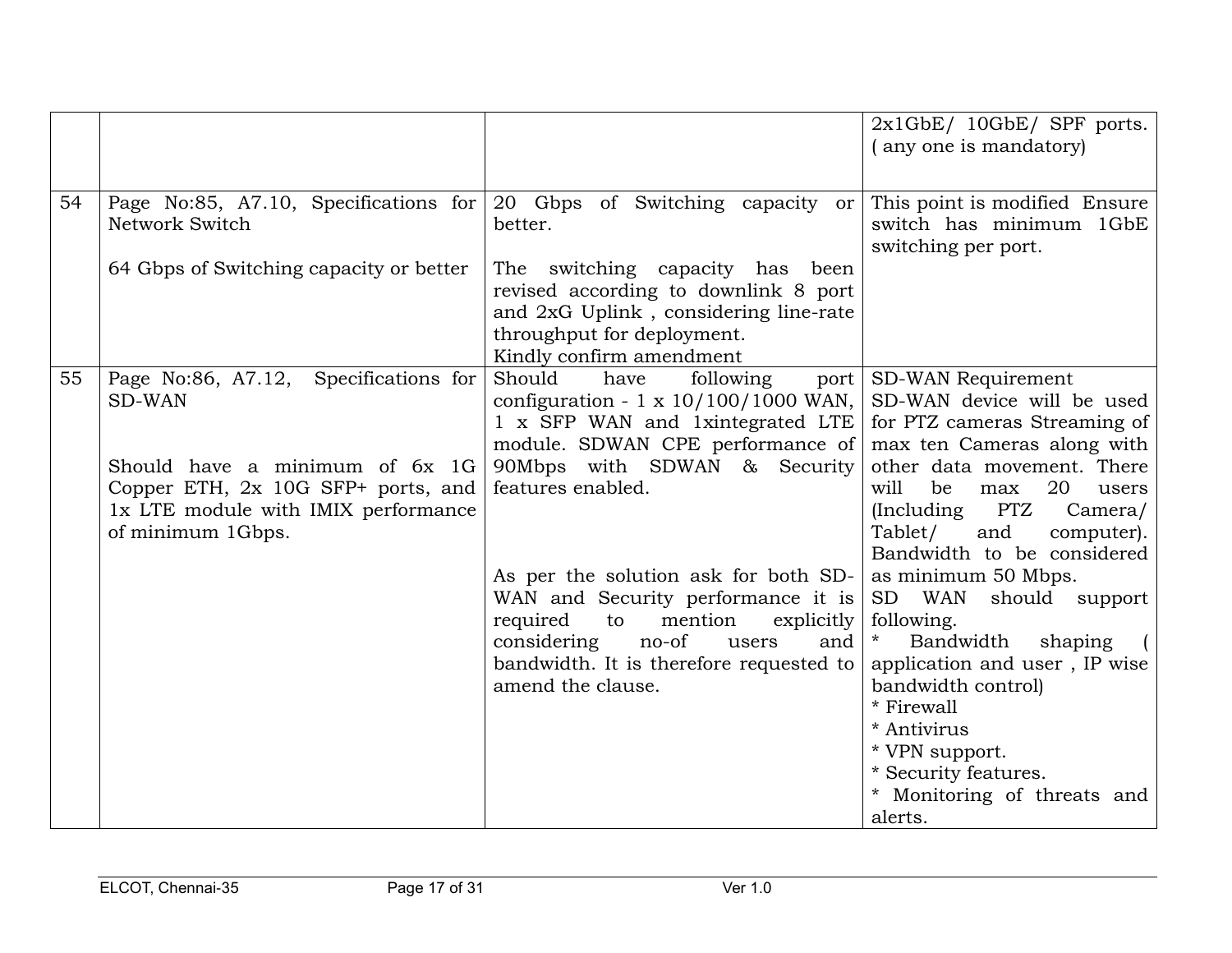|    |                                                                                                                                                                                                                                                                                                                                                                                                                                                                                                     |                                                                                                                                                                  | Hardware<br>should<br>have<br>minimum following.<br>* 2 SFP WAN ports<br>* Minimum 4 x 1 GbE LAN<br>ports.<br>* 1 WAN 1GbE Port        |
|----|-----------------------------------------------------------------------------------------------------------------------------------------------------------------------------------------------------------------------------------------------------------------------------------------------------------------------------------------------------------------------------------------------------------------------------------------------------------------------------------------------------|------------------------------------------------------------------------------------------------------------------------------------------------------------------|----------------------------------------------------------------------------------------------------------------------------------------|
| 56 | Page No:88, A7.12, Specifications for<br><b>SD-WAN</b><br>The solution should be implemented as<br>true software-defined WAN<br>network<br>architecture<br><b>SD-WAN</b><br>network<br>architecture should have<br>a clear<br>separation of management, control and<br>data plane functions Management and<br>control plane should be centralized with<br>the capability to be separated for each<br>VRF/Tenant in such a way that<br>management, control, and data traffic<br>are not intermingled | Management and control plane should<br>be a separate functional entity and not $\vert$ for<br>inter dependency should be there. It<br>should not be intermingled | yes and same that was asked                                                                                                            |
| 57 | Specifications for<br>Page No:88, A7.12,<br><b>SD-WAN</b><br>Should support VRF Learning via BGP<br>and support Tenant to VRF Mapping                                                                                                                                                                                                                                                                                                                                                               | For creating an SD-WAN overlay and   BGP is recommended solution<br>exchanging routing information it is<br>not necessary to learn routes only<br>through BGP    |                                                                                                                                        |
| 58 | Page No:88, A7.12, Specifications for<br>SD-WAN.<br>The proposed solution should be in the<br>form of Virtual Appliance or hardware                                                                                                                                                                                                                                                                                                                                                                 | SD-WAN solution should in the form of<br>hardware and not in form for virtual<br>appliance                                                                       | Virtual appliance with the<br>exact matching functionality<br>and features and performance<br>of the hardware will<br>be<br>considered |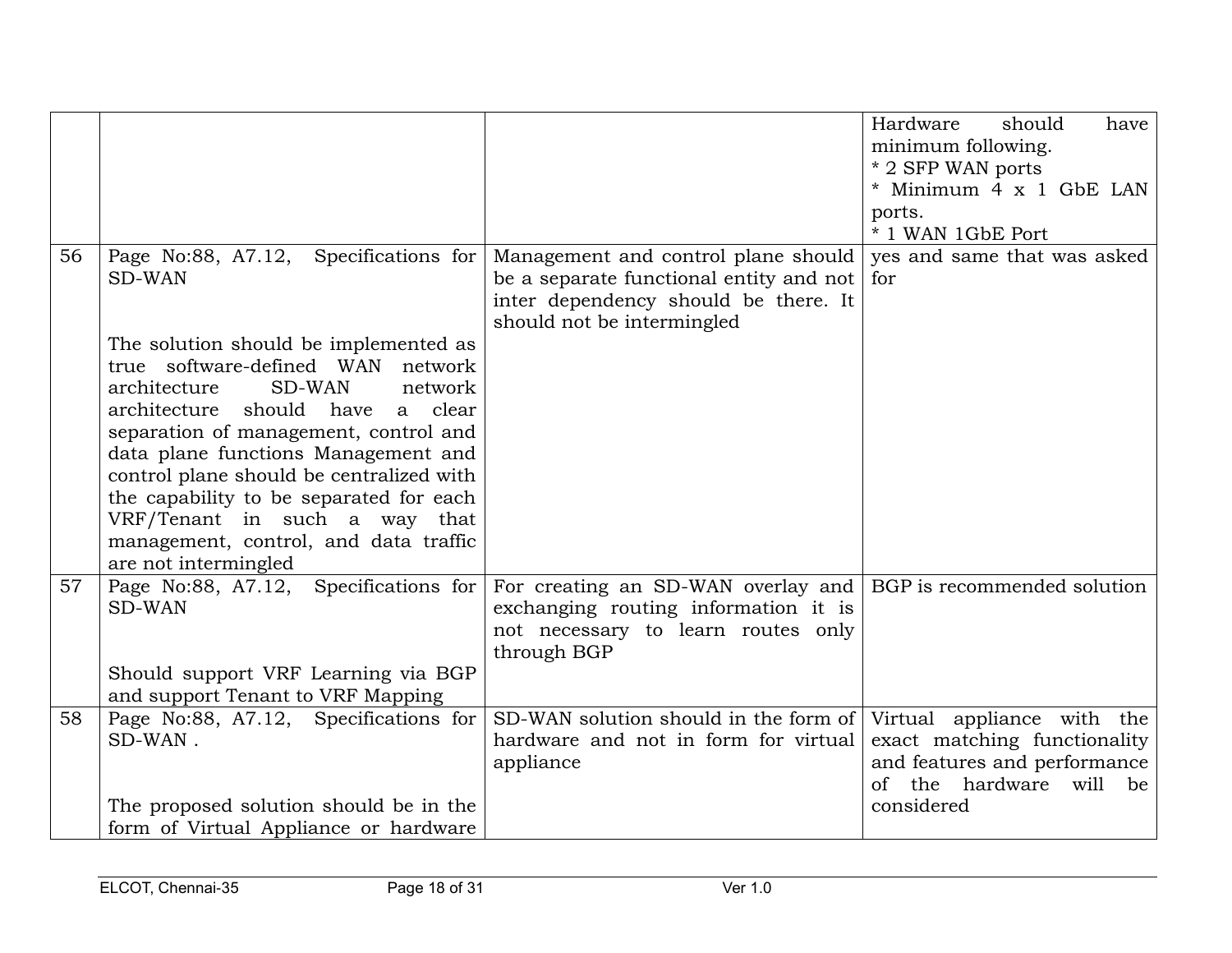|    | and should be able to support HA for<br>Branch CPE and Central Location<br>Device                                                                                                                                                                                                  |                                                                                                                                                                                                                    |                                                                                                                                                      |
|----|------------------------------------------------------------------------------------------------------------------------------------------------------------------------------------------------------------------------------------------------------------------------------------|--------------------------------------------------------------------------------------------------------------------------------------------------------------------------------------------------------------------|------------------------------------------------------------------------------------------------------------------------------------------------------|
| 59 | Page No:89, A7.12, Specifications for<br><b>SD-WAN</b><br>SD-WAN solution should have the                                                                                                                                                                                          | Remove this Point. SD-WAN encryption<br>is applied to ensure protection for Data<br>in Motion and a static encryption may<br>not be trusted to provide the same level<br>of protection                             | Given the nature of data and<br>keeping in mind the delivery<br>requirements,<br>double<br>encryption may dither the<br>performance,<br>hence<br>the |
|    | ability to detect whether the traffic is<br>already encrypted using TLS/HTTPS or<br>by IPsec and If the application traffic is<br>already encrypted, router shall not re-<br>encrypt the packet thus eliminating the<br>overhead<br>associated<br>with<br>double<br>encryption     |                                                                                                                                                                                                                    | original spec is retained                                                                                                                            |
| 60 | Page No:90, A7.12, Specifications for<br><b>SD-WAN</b><br>The SD-WAN should have capabilities<br>to terminate multiple physical links and<br>should not have any limitations on the<br>number of physical links                                                                    | The SD-WAN should have capabilities The specs in RFP subsumes<br>terminate<br>to<br>including LTE link from Day 1 Its very im hence no change                                                                      | minimum $\,$ 3 WAN the requirements and it stays,                                                                                                    |
| 61 | Page No:90, A7.12, Specifications for<br>SD-WAN<br>The SD-WAN solution should be able to<br>distribute the sessions across all the<br>links to effective use and load balance<br>of the links The SDWAN should support<br>min 150 users with min performance of<br>branch 100 Mbps | As per the solution ask for both SD-<br>WAN and Security performance it is<br>required<br>mention<br>$\exp\{t\}$<br>to<br>no-of<br>considering<br>and<br>users<br>bandwidth. Hence request to amend<br>this clause | Min of 100Mbps is required<br>feature<br>security<br>post<br>implemented                                                                             |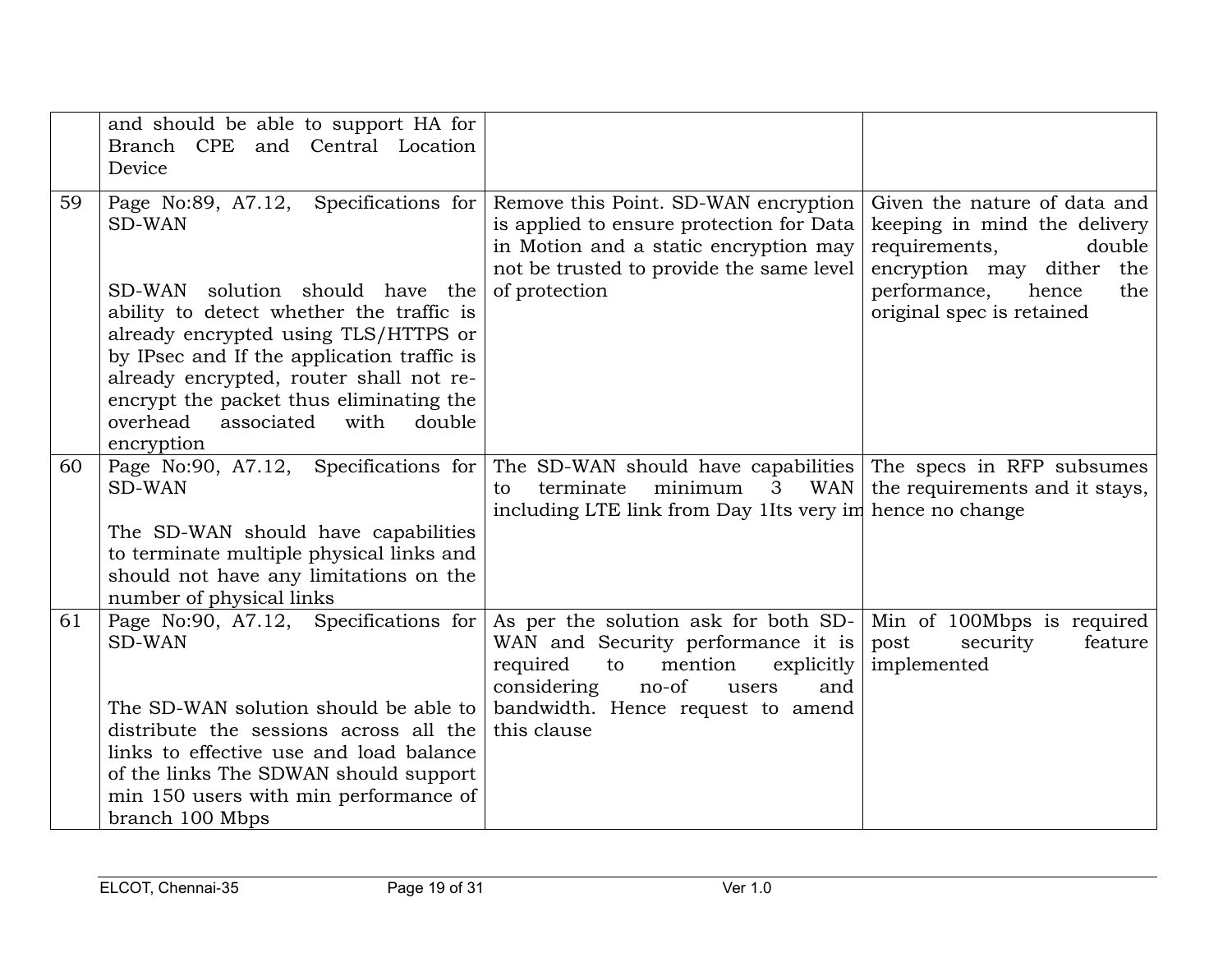| 62 | Page No:91, A7.12, Specifications for<br><b>SD-WAN</b> | Since asked support IPv4 and IPv6 Not mandatory.<br>Logo, it mandatory to mention IPv6                                       |                                                                                                                |
|----|--------------------------------------------------------|------------------------------------------------------------------------------------------------------------------------------|----------------------------------------------------------------------------------------------------------------|
|    |                                                        | logo and certified by                                                                                                        |                                                                                                                |
|    | The SD-WAN should support IPv4 &                       | https://www.ipv6ready.org                                                                                                    |                                                                                                                |
|    | IPv6 from day one                                      |                                                                                                                              |                                                                                                                |
| 63 | Page No:91, A7.12, Specifications for<br>SD-WAN        | Split tunnelling sending part of traffic<br>through a VPN and part of it through<br>the open network. But full tunnelling it | Irrespective<br>of<br><sub>of</sub><br>nature<br>application<br>data pay<br>load<br>encryption<br>should<br>be |
|    | The SDWAN should have capabilities to                  | encrypts all your traffic and it is more                                                                                     | mandated for split tunnelling                                                                                  |
|    | adaptive<br>encryption<br>provide<br>for               | secure than split tunnelling                                                                                                 | mode as well                                                                                                   |
|    | identifying encrypted traffic like Voice,              |                                                                                                                              |                                                                                                                |
|    | Internet applications and does not re-                 |                                                                                                                              |                                                                                                                |
|    | encrypt over the WAN without any split                 |                                                                                                                              |                                                                                                                |
|    | tunnelling mechanism.                                  |                                                                                                                              |                                                                                                                |
| 64 | Page No:91, A7.12, Specifications for<br><b>SD-WAN</b> | Mean Opinion Score specification to<br>proprietary to single OEM                                                             | performance<br>Any<br>metric<br>similar to mean opinion score<br>is preferred                                  |
|    | SD-WAN solution should have the                        |                                                                                                                              |                                                                                                                |
|    | intelligence to calculate "MOS" (Mean                  |                                                                                                                              |                                                                                                                |
|    | Opinion Score) or equivalent for very                  |                                                                                                                              |                                                                                                                |
|    | peer path, as a composite metric                       |                                                                                                                              |                                                                                                                |
|    | derived from path latency, loss, and                   |                                                                                                                              |                                                                                                                |
|    | jitter                                                 |                                                                                                                              |                                                                                                                |
| 65 | Page No:91, A7.12, Specifications for                  | Please use SDWAN approach with                                                                                               | the requirement stated in the                                                                                  |
|    | <b>SD-WAN</b>                                          | segmenting traffic by tunnel for better                                                                                      | RFP subsumes what<br>the                                                                                       |
|    | The system must be able to make                        | security and bandwidth separation.                                                                                           | vendor is suggesting.                                                                                          |
|    | private<br>virtual<br>network<br>paths                 |                                                                                                                              |                                                                                                                |
|    | dynamically on power on without using                  |                                                                                                                              |                                                                                                                |
|    | any routing protocols on the WAN side                  |                                                                                                                              |                                                                                                                |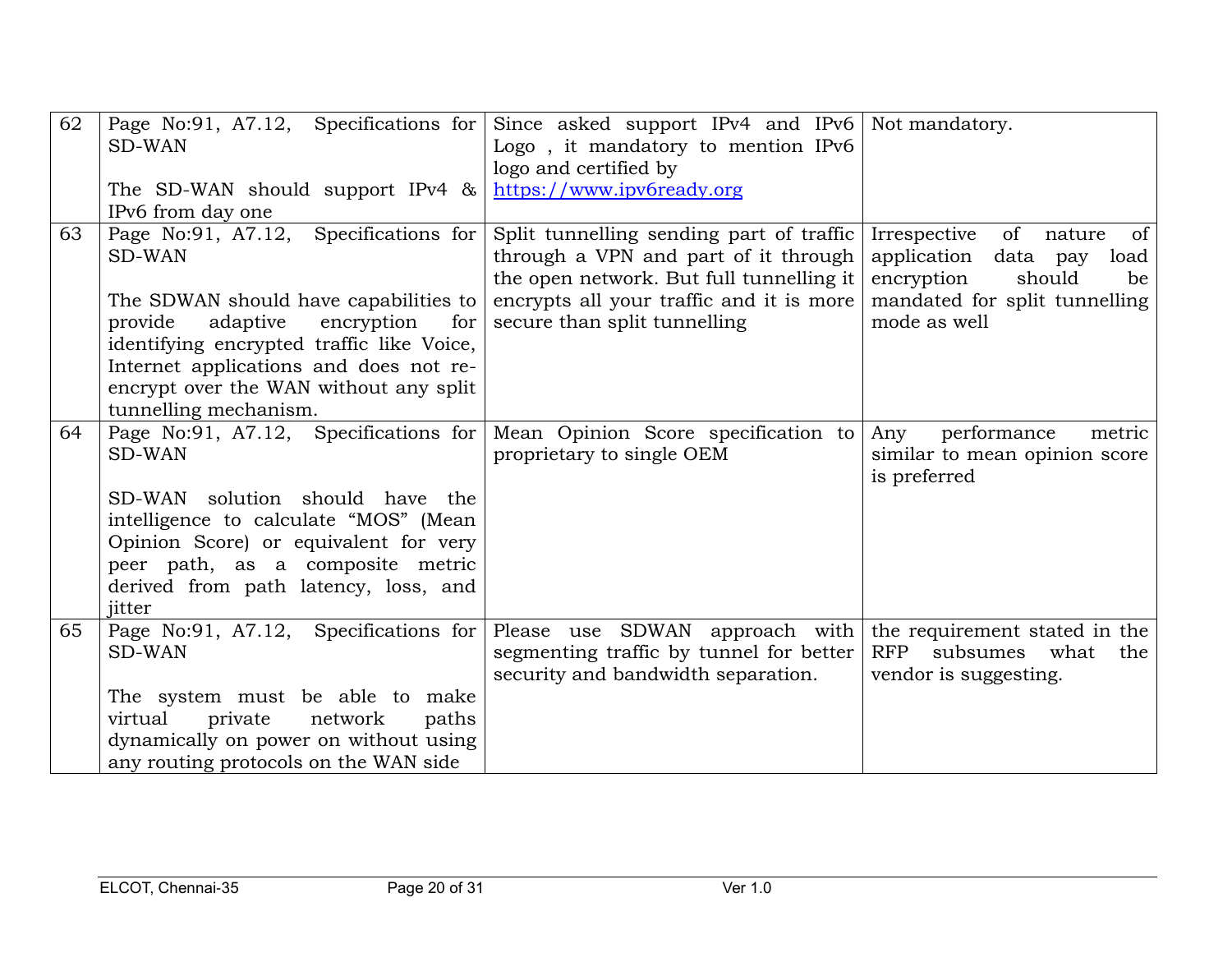|              | S.N Title of the clause      | <b>Existing</b>                                                                                                                                                       |     | Amendment/To be read as                                              |
|--------------|------------------------------|-----------------------------------------------------------------------------------------------------------------------------------------------------------------------|-----|----------------------------------------------------------------------|
| $\mathbf{1}$ | Page No. 78 -                | 1. $1/2.3$ ", $1/2.8$ ", Full HD(1920x1080)                                                                                                                           | 1.  | $1/2.3$ ", $1/2.5$ ", $1/2.8$ ", Full                                |
|              | A7.1 -Specifications for     | MOS/CMOS/EXMOR or better sensor PTZ                                                                                                                                   |     | HD(1920x1080) MOS/HD                                                 |
|              | <b>Broadcast Quality PTZ</b> | camera.                                                                                                                                                               |     | CMOS/EXMOR or better sensor                                          |
|              | Camera                       |                                                                                                                                                                       |     | PTZ camera.                                                          |
|              |                              | 2. 30x super resolution zoom                                                                                                                                          | 2.  | 20x super resolution zoom                                            |
|              |                              | 3. 16x digital zoom                                                                                                                                                   | 3.  | 10x digital zoom                                                     |
|              |                              | 4. IP/RS-422/RS-232C control                                                                                                                                          | 4.  | DVIP/IP/RS-422/RS-232C<br>control                                    |
|              |                              | 5. Multiple streaming outputs                                                                                                                                         |     |                                                                      |
|              |                              |                                                                                                                                                                       | 5.  | Dual/Multiple streaming outputs                                      |
|              |                              | 6. MicroSD card recording                                                                                                                                             |     |                                                                      |
|              |                              |                                                                                                                                                                       | 6.  | Removed.                                                             |
|              |                              | 7. PoE compatible / optional NDI/HX                                                                                                                                   |     |                                                                      |
|              |                              | compatibility.                                                                                                                                                        | 7.  | PoE compatible                                                       |
|              |                              | 8. Remotely control Pan, Tilt, and Zoom from<br>PCR/NOC, Prefer to control from the vision<br>mixer directly                                                          | 8.  | Remotely control Pan, Tilt, and<br>Zoom from PCR/NOC,                |
|              |                              | 9. IP Video (Embedded audio) transmission,<br>remote camera control & Power in a single<br>cable.                                                                     | 9.  | Embedded audio should be<br>available in IP Stream and SDI<br>output |
|              |                              | For distant cameras (exceeding 75<br>10.<br>mtsrs), need to extend that camera signals<br>over hybrid fiber cable (with power). Include<br>necessary fiber converters | 10. | Removed.                                                             |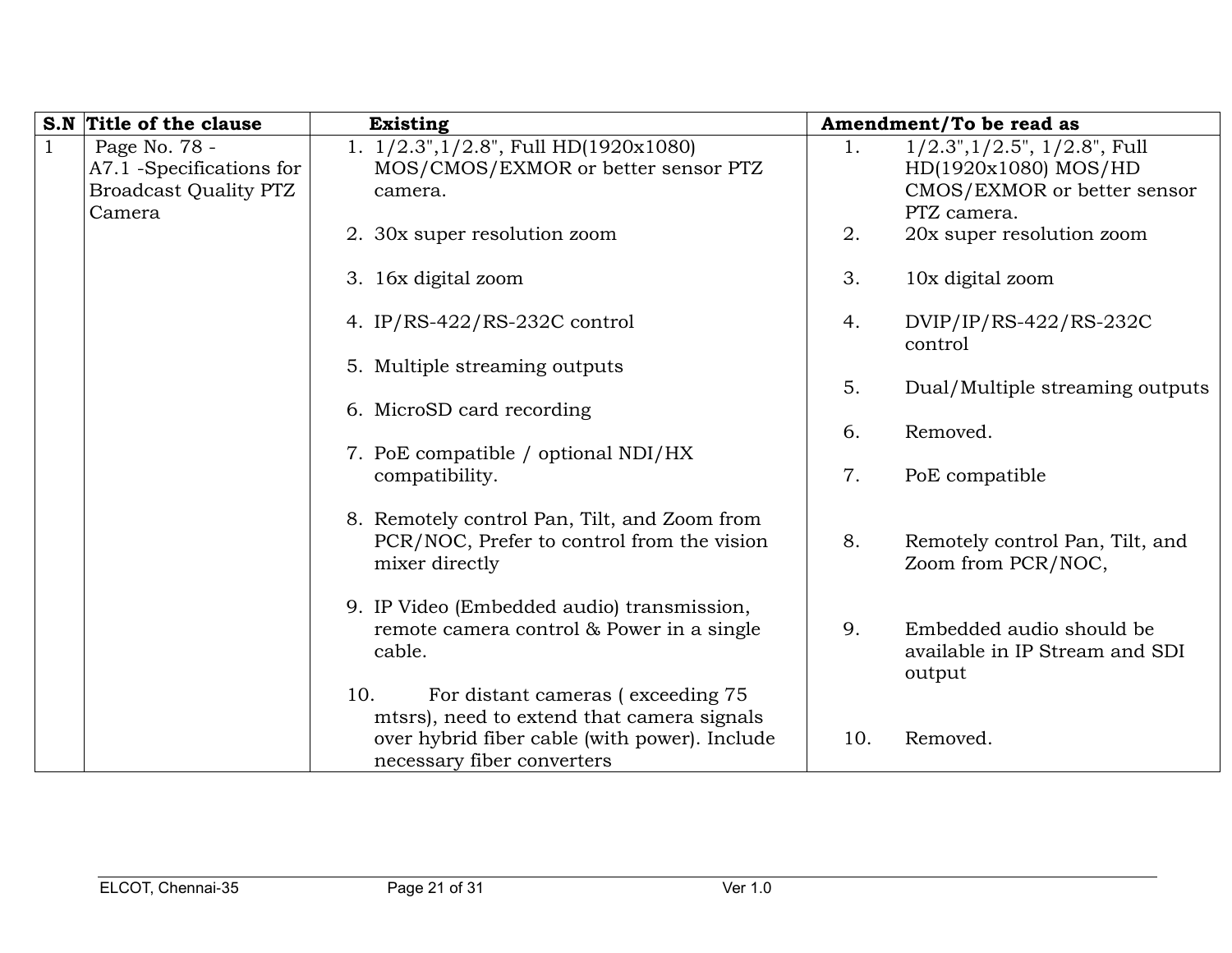| $\overline{2}$ | Page No. 79 -            | 1. 100 camera control thru IP port                                                                                     | 1. Minimum 20 camera control thru IP                                                                  |
|----------------|--------------------------|------------------------------------------------------------------------------------------------------------------------|-------------------------------------------------------------------------------------------------------|
|                | A7.2 -Specifications for |                                                                                                                        | port                                                                                                  |
|                | PTZ Camera controller    | 2. 100 preset memories for pan-tilt-zoom-                                                                              |                                                                                                       |
|                | & Multi-Viewer           | camera settings.                                                                                                       | 2. Minimum 10 preset memories for                                                                     |
|                |                          |                                                                                                                        | pan-tilt-zoom-camera settings.                                                                        |
|                |                          | 3. PTZ Controller with joystick, panel through                                                                         |                                                                                                       |
|                |                          | NDI, Visca over IP, PoE                                                                                                | 3. PTZ Controller with joystick/Visca<br>over IP/Sony VISCA                                           |
|                |                          | 4. For easy one handed control of Pan, Tilt, and                                                                       |                                                                                                       |
|                |                          | Zoom is possible with the 3-Way Joystick.                                                                              | 4. Provision to control of Pan, Tilt, and<br>Zoom with Joystick and knob.                             |
|                |                          | 5. This camera control system should support                                                                           |                                                                                                       |
|                |                          | monitoring of available sources and control of<br>remote cameras.                                                      | 5. This camera control system should<br>support monitoring of available                               |
|                |                          |                                                                                                                        | sources and control of remote                                                                         |
|                |                          | 6. Able to create custom macros/presets to call<br>different functions.                                                | cameras with additional software                                                                      |
|                |                          |                                                                                                                        | 6. Able to create custom presets                                                                      |
|                |                          | 7. Support multiple NDI, SRT, and other IP video<br>standard inputs.                                                   |                                                                                                       |
|                |                          |                                                                                                                        | 7. Support multiple NDI/ SRT/IP video                                                                 |
|                |                          | 8. Multi-view system to provide multiple layout<br>options, Multiview Outputs, preset layouts.                         | steam inputs with additional<br>software                                                              |
|                |                          |                                                                                                                        |                                                                                                       |
|                |                          | 9. To detect sources on network automatically &<br>monitor multiple sources with Audio levels,<br>tally, Source labels | 8. Multi-view system to provide<br>multiple layout options, Multiview<br>Outputs, preset layouts with |
|                |                          |                                                                                                                        | additional software                                                                                   |
|                |                          |                                                                                                                        | 9. To detect sources on network                                                                       |
|                |                          |                                                                                                                        | automatically & monitor multiple                                                                      |
|                |                          |                                                                                                                        | sources with Audio levels and                                                                         |
|                |                          |                                                                                                                        | Source labelling with additional                                                                      |
|                |                          |                                                                                                                        | software                                                                                              |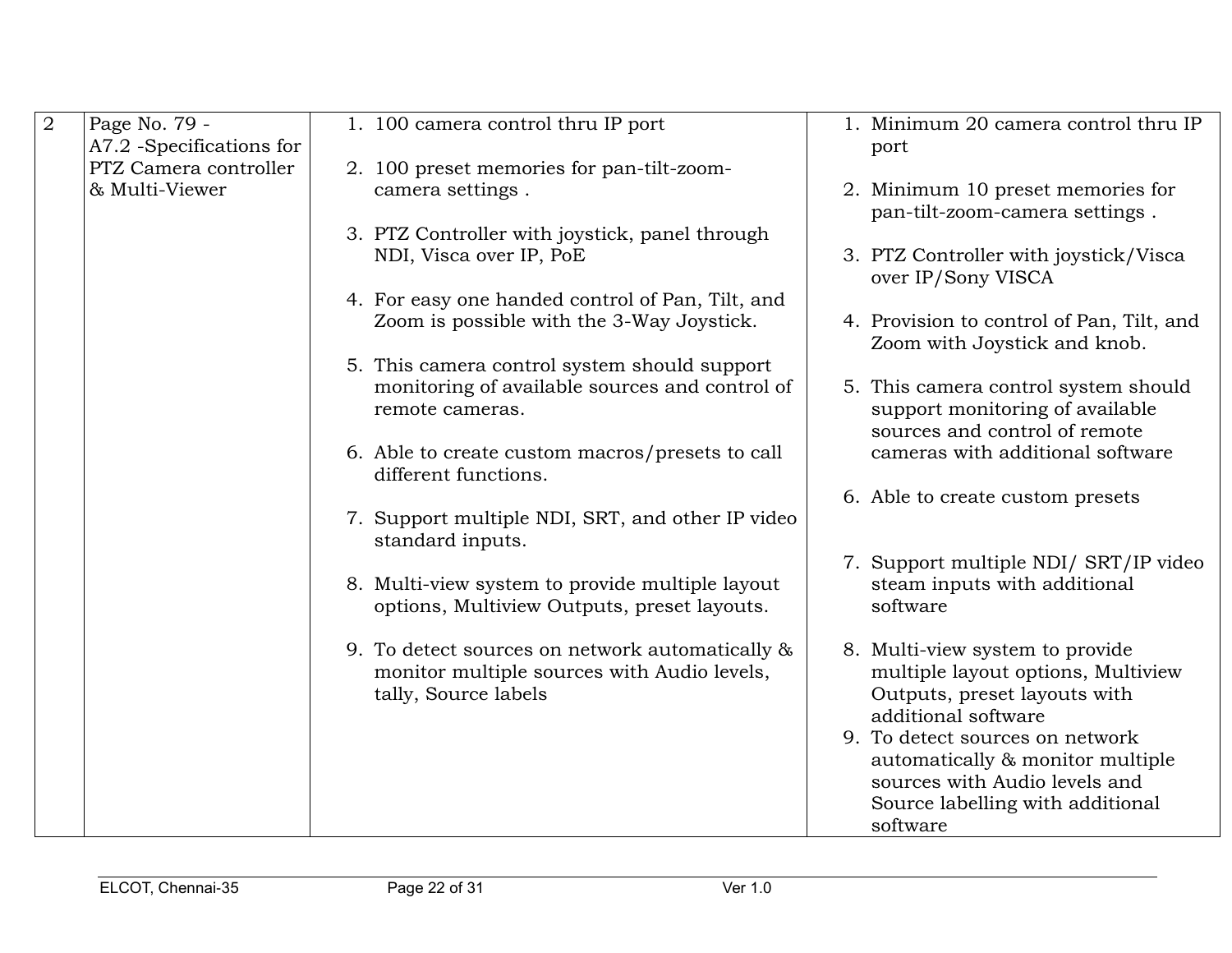| $\overline{3}$ | Page No. 80 -                                                   | 1. Octa-core CPU (2Ghz, 1.8 Ghz)                                                                | 1. Octa-core CPU (2Ghz, 1.8 Ghz) or<br>better                                   |
|----------------|-----------------------------------------------------------------|-------------------------------------------------------------------------------------------------|---------------------------------------------------------------------------------|
|                | A7.3 -Specifications for<br>Tablet With Application<br>Software | 2. Wireless Connectivity – Wi-Fi Only 2.4G +<br>5GHz (non-LTE)                                  | 2. Wireless Connectivity - Wi-Fi Only<br>$2.4G + 5GHz$                          |
|                |                                                                 | 3. Wi-Fi 5 & 6 standards support<br>4. Video Recording Resolution FHD(1920 x<br>1820) at 30 fps | 3. Wi-Fi support<br>4. Video Recording Resolution FHD(1920 x<br>1080) at 30 fps |
|                |                                                                 | Specification for Control application executing<br>on the above Tablet A 7.3.1                  | Specification for Control application<br>executing on the above Tablet A 7.3.1  |
|                |                                                                 |                                                                                                 | 1. Support for                                                                  |
|                |                                                                 | 1. Support for NDI HX Protocol                                                                  | NDI/HX/LRT/SRT/RPT/RTSP                                                         |
|                |                                                                 | 2. Intuitive and easy to master                                                                 | 2. Intuitive and easy to use                                                    |
|                |                                                                 | 3. Fast navigation with view groups and<br>overview                                             | 3. Removed.                                                                     |
|                |                                                                 | 4. Quick setup with factory and user-definable<br>presets                                       | 4. Removed.                                                                     |
|                |                                                                 | 5. Access Limiting allows flexible customization                                                |                                                                                 |
|                |                                                                 | of the user interface and prevents unwanted<br>adjustments from other users.                    | 5. Removed.                                                                     |
|                |                                                                 | 6. Quickly access channel processing, signal<br>routing, and a suite of great sounding effects  | 6. Removed.                                                                     |
|                |                                                                 | with presets to get started                                                                     | 7. User-definable presets.                                                      |
|                |                                                                 | 7. Export presets, shows and complete system                                                    |                                                                                 |
|                |                                                                 | backups via Dropbox, email and more Include                                                     | 8. Include Over the Ear Headphone as                                            |
|                |                                                                 | Over the Ear Headphone as per the                                                               | per the specification mentioned in                                              |
|                |                                                                 | specification mentioned in the Headphone                                                        | the Headphone section                                                           |
|                |                                                                 | section                                                                                         |                                                                                 |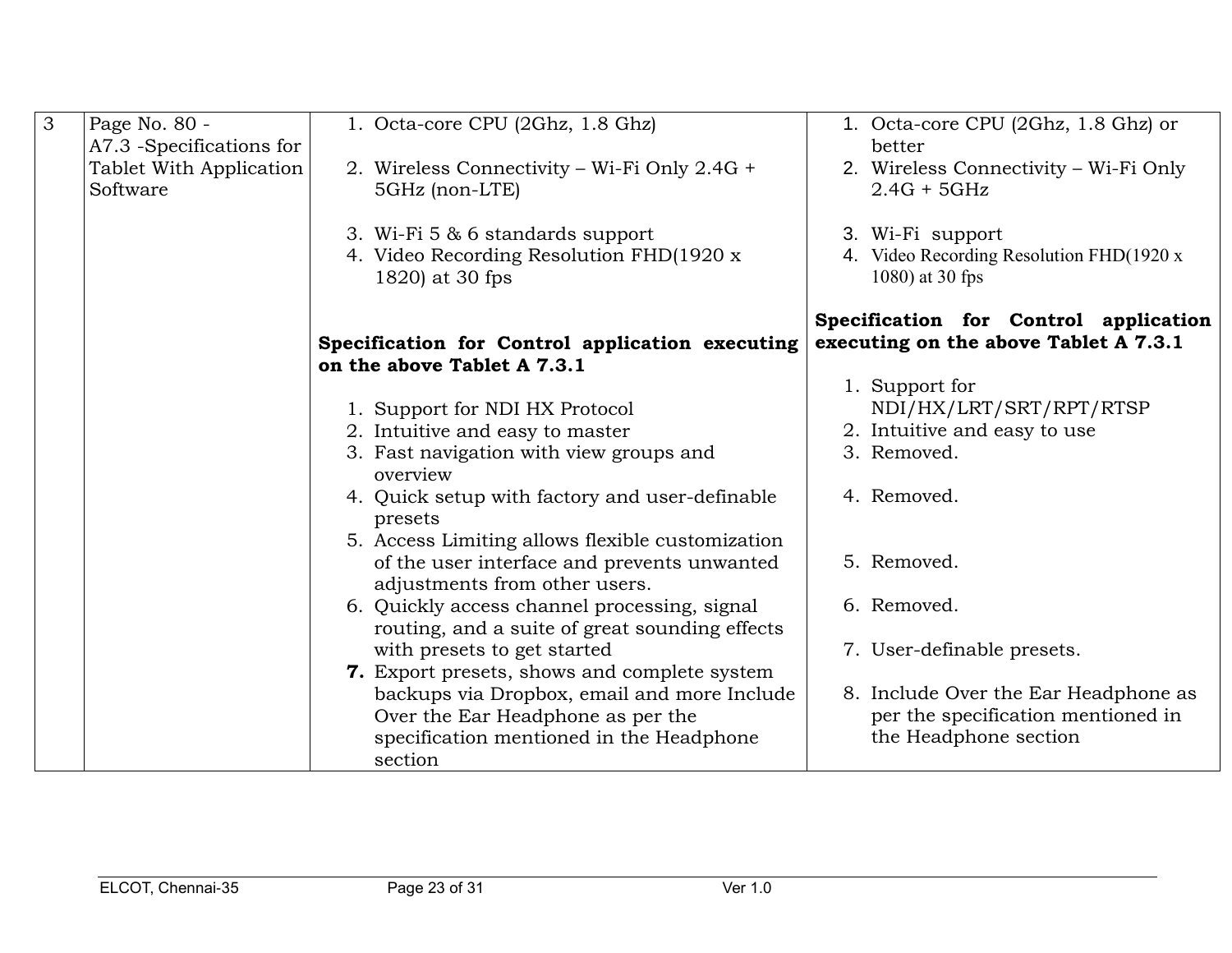| $\overline{4}$ | A 7.4 Specifications  | 1. 20Hz - 20kHz Frequency Range                            | 1. 50Hz - 18kHz Frequency Range                            |
|----------------|-----------------------|------------------------------------------------------------|------------------------------------------------------------|
|                | for Lapel Microphone: |                                                            |                                                            |
|                |                       | 2. 110db SPL (Max) or better                               | 2. 100db SPL or better                                     |
|                |                       | 3. Include a suitable large-sized headset mount            | 3. Removed.                                                |
|                |                       | 4. 67dB signal to noise ratio and 27dB<br>equivalent noise | 4. Removed.                                                |
|                |                       | Specifications for Wireless System for Lapel Mic           | Specifications for Wireless System for<br><b>Lapel Mic</b> |
|                |                       | 1. Compact clip-on wireless microphone                     | 1. Compact wireless microphone                             |
|                |                       | transmission and reception system                          | transmission and reception system                          |
|                |                       | 2. Should have LCD/OLED display to show                    | 2. Should have LCD/OLED display/led                        |
|                |                       | battery levels, signal strength, etc.                      | indicator to show battery levels,                          |
|                |                       | 3. Wireless transmission                                   | signal strength, etc.                                      |
|                |                       |                                                            | 3. Removed.                                                |
|                |                       | 4. Wireless range of 70 mtrs or better.                    | 4. Wireless range of 50 mtrs or better.                    |
|                |                       | 5. 3.5mm jack for Mic input on Transmitter with            | 5. 3.5mm/xlr jack for Mic input on                         |
|                |                       | phantom power support.                                     | Transmitter with phantom power                             |
|                |                       |                                                            | support.                                                   |
|                |                       | 6. 3.5mm jack for Audio output on Receiver                 |                                                            |
|                |                       |                                                            | 6. 3.5mm/xlr jack for Audio output on                      |
|                |                       | 7. 50Hz – 20kHz frequency range                            | Receiver                                                   |
|                |                       |                                                            |                                                            |
|                |                       | 8. +3dBu Output Level or better                            | 7. 50Hz - 15kHz frequency range                            |
|                |                       | 9. 100dB SPL 1000kz at 1m or better                        | 8. Removed.                                                |
|                |                       |                                                            | 9. 110dBA input noise/signal to noise                      |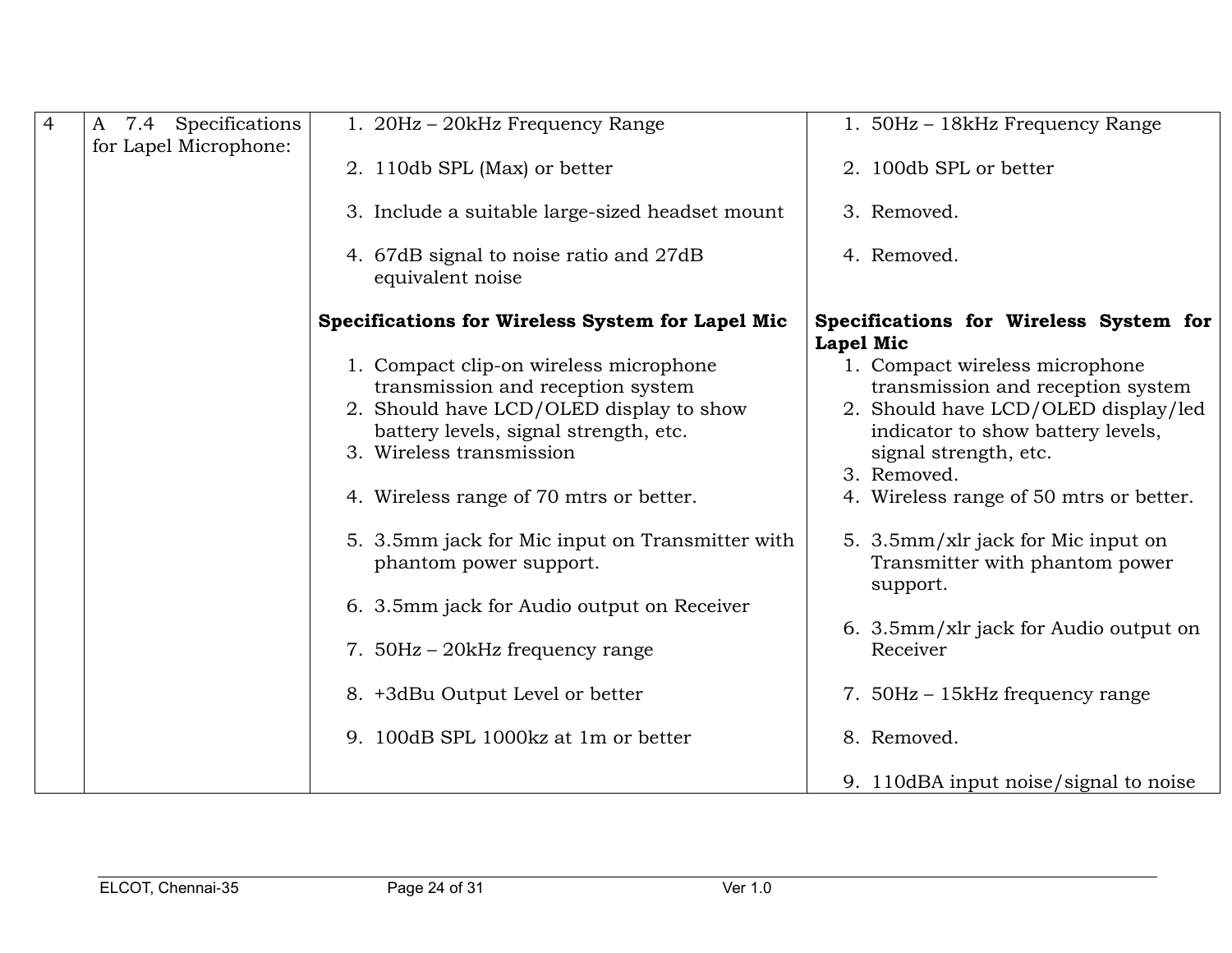| 5 | A 7.5 Specifications<br>Shotgun Microphone | 1. Super- Cardioid condenser microphone                                                                                                                                                                                                                                                                                                                                                                                                                                                                                                                                                     | 1. hyper/Super- Cardioid condenser<br>microphone                                                                                                                                                                                                                                                                                                                                                                                                                                                                                                                                                                                                                                                     |
|---|--------------------------------------------|---------------------------------------------------------------------------------------------------------------------------------------------------------------------------------------------------------------------------------------------------------------------------------------------------------------------------------------------------------------------------------------------------------------------------------------------------------------------------------------------------------------------------------------------------------------------------------------------|------------------------------------------------------------------------------------------------------------------------------------------------------------------------------------------------------------------------------------------------------------------------------------------------------------------------------------------------------------------------------------------------------------------------------------------------------------------------------------------------------------------------------------------------------------------------------------------------------------------------------------------------------------------------------------------------------|
|   |                                            | 2. 20hz-20khz frequency range                                                                                                                                                                                                                                                                                                                                                                                                                                                                                                                                                               | 2. 40hz-20khz frequency range                                                                                                                                                                                                                                                                                                                                                                                                                                                                                                                                                                                                                                                                        |
|   |                                            | 3. 139 dB spl (max) or better                                                                                                                                                                                                                                                                                                                                                                                                                                                                                                                                                               | 3. 132 dB spl (max) or better                                                                                                                                                                                                                                                                                                                                                                                                                                                                                                                                                                                                                                                                        |
|   |                                            | 4. 50 $\Omega$ output Impedance or better                                                                                                                                                                                                                                                                                                                                                                                                                                                                                                                                                   | 4. 1000 $\Omega$ output Impedance or better                                                                                                                                                                                                                                                                                                                                                                                                                                                                                                                                                                                                                                                          |
|   |                                            | 5. 18 db equivalent noise                                                                                                                                                                                                                                                                                                                                                                                                                                                                                                                                                                   | 5. Removed.                                                                                                                                                                                                                                                                                                                                                                                                                                                                                                                                                                                                                                                                                          |
|   |                                            | Specifications Wireless System for Shotgun                                                                                                                                                                                                                                                                                                                                                                                                                                                                                                                                                  | <b>Specifications Wireless</b><br><b>System</b><br>for                                                                                                                                                                                                                                                                                                                                                                                                                                                                                                                                                                                                                                               |
|   |                                            | Microphone<br>1. Wireless range of 100mtrs or better<br>2. 50Hz - 20Khz frequency range<br>3. 112 dB dynamic range or better<br>4. 1000 $\Omega$ input impedance or better<br>5. Should have digital display to show battery<br>levels, signal strength, etc<br><b>Specifications for Shotgun Receiver</b><br>1. Compact receiver with belt-clip mounting<br>support<br>2. 3.5mm jack for Mic output on the receiver<br>3. 300 $\Omega$ output impedance or better<br>4. Battery operated or USB Powered.<br>5. Should have digital Display to show battery<br>levels, signal strength, etc | <b>Shotgun Microphone</b><br>1. Wireless range of 90mtrs or better<br>2. 80Hz - 17Khz frequency range<br>3. $\geq$ 110 signal to noise ratio<br>4. 1800 $\Omega$ input impedance or higher<br>5. Should have digital display/LED<br>Indicator to show battery levels,<br>signal strength, etc.<br><b>Specifications for Shotgun Receiver</b><br>1. Compact receiver with belt-clip/back<br>pack/camera mounting support<br>2. 3.5mm/xlr jack for Mic output on<br>the receiver<br><b>3.</b> 32 $\Omega$ output impedance or better<br>4. battery operated/ USB Powered/<br>external power supply<br>5. Should have digital display/LED<br>Indicator to show battery levels,<br>signal strength, etc. |
|   |                                            |                                                                                                                                                                                                                                                                                                                                                                                                                                                                                                                                                                                             |                                                                                                                                                                                                                                                                                                                                                                                                                                                                                                                                                                                                                                                                                                      |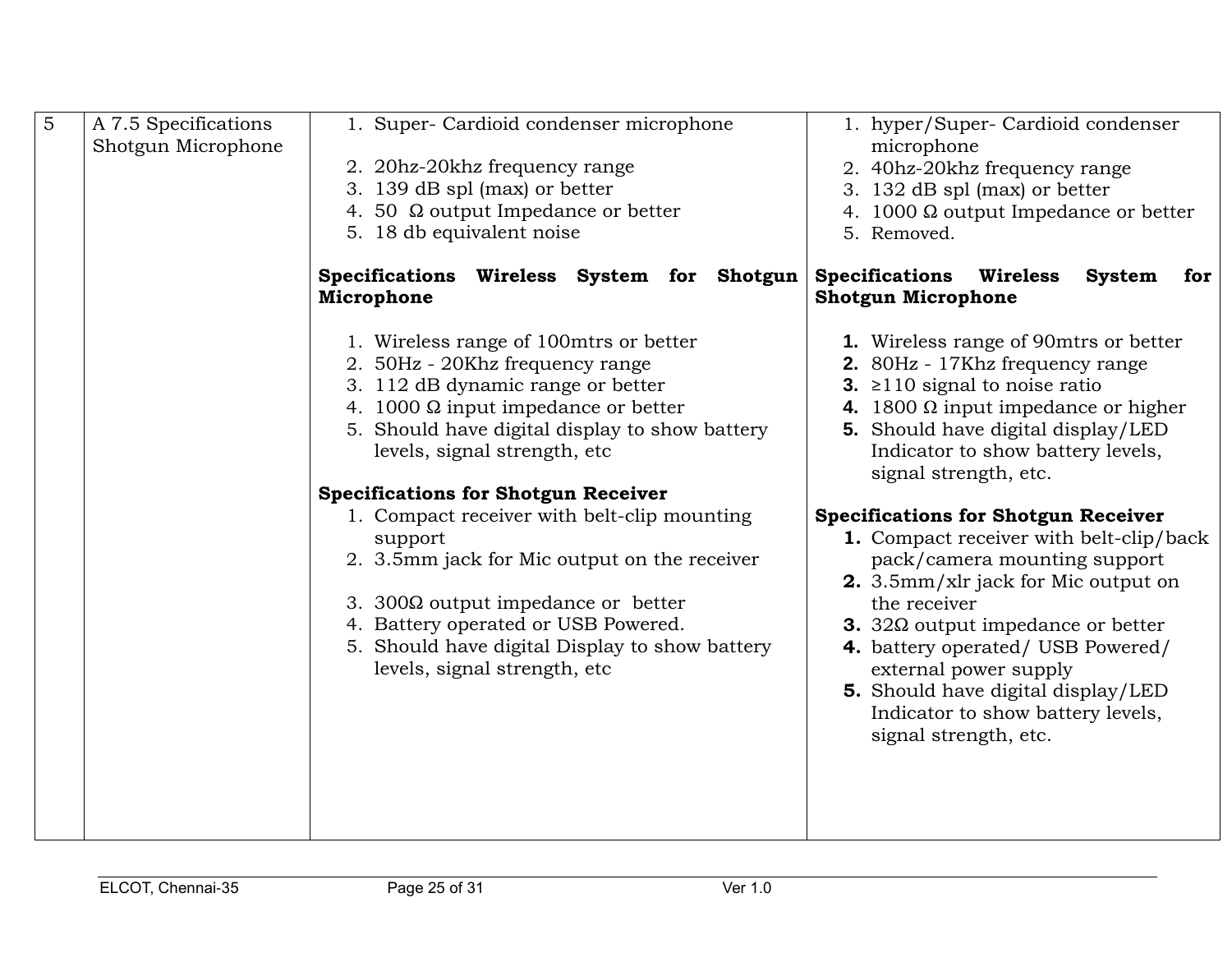| 6              | Page No:83, A 7.7<br>Specifications for<br>Boundary Mic /<br>Surface Mount<br>wired/ceiling<br>Microphone | 1. Frequency range : 40 Hz to 20 Hz<br>2. Sensitivity: 16mV/Pa                                                                                                                                                                                                                                                                                                                                                                                                                                                                                                                                                                                                                         | 1. Frequency range : 100 Hz to 18 KHz<br>2. Sensitivity: 10mV/Pa                                                                                                                                                                                                                                                                                                                                                                                                                      |
|----------------|-----------------------------------------------------------------------------------------------------------|----------------------------------------------------------------------------------------------------------------------------------------------------------------------------------------------------------------------------------------------------------------------------------------------------------------------------------------------------------------------------------------------------------------------------------------------------------------------------------------------------------------------------------------------------------------------------------------------------------------------------------------------------------------------------------------|---------------------------------------------------------------------------------------------------------------------------------------------------------------------------------------------------------------------------------------------------------------------------------------------------------------------------------------------------------------------------------------------------------------------------------------------------------------------------------------|
| $\overline{7}$ | Page No:84, A 7.8<br>Specifications for<br>Audio Mixer                                                    | 1. 8 fully-assignable XLR outputs plus a<br>headphone output<br>2. Industry-leading Master Fader control app<br>3. 16x16 USB recording<br>4. 16 input channels with 4-band PEQ + HPF,<br>gate, compression and RTA/Spectrograph<br>5. 13 output busses with 4-band PEQ +<br>HPF/LPF, 31-band GEQ, comp/limiter,<br>alignment delay and RTA/Spectrograph<br>6. 6 stereo-linkable aux sends<br>7. 6 stereo-linkable subgroups<br>8. Main L/R bus<br>9. 6 VCAs and 6 mute groups<br>Full I/O routing with A/B sources per<br>10.<br>channel<br>Assignable oscillator including<br>11.<br>pink/white noise and sine waves<br>12.<br>Modern and Vintage options for<br>$comp/gate$ and $EQ$ | 1. 1.6 fully-assignable output XLR<br>outputs<br>2. Master Fader control app<br>3. 16x16 USB recording, Recording 34<br>tracks, Playback 34 tracks<br>4. 16 input channels with 16 mic/line<br>+ 1 stereo line<br>5. 16 output channels.<br>6. Removed.<br>7. Removed<br>8. Removed<br>9. Removed.<br>10.<br>Removed.<br>11.<br>Removed<br>12.<br>Removed.<br>13.<br>16 mic/line + 1 stereo line<br>inputs and 16 outputs<br>Automatic gain control for<br>14.<br>speech applications |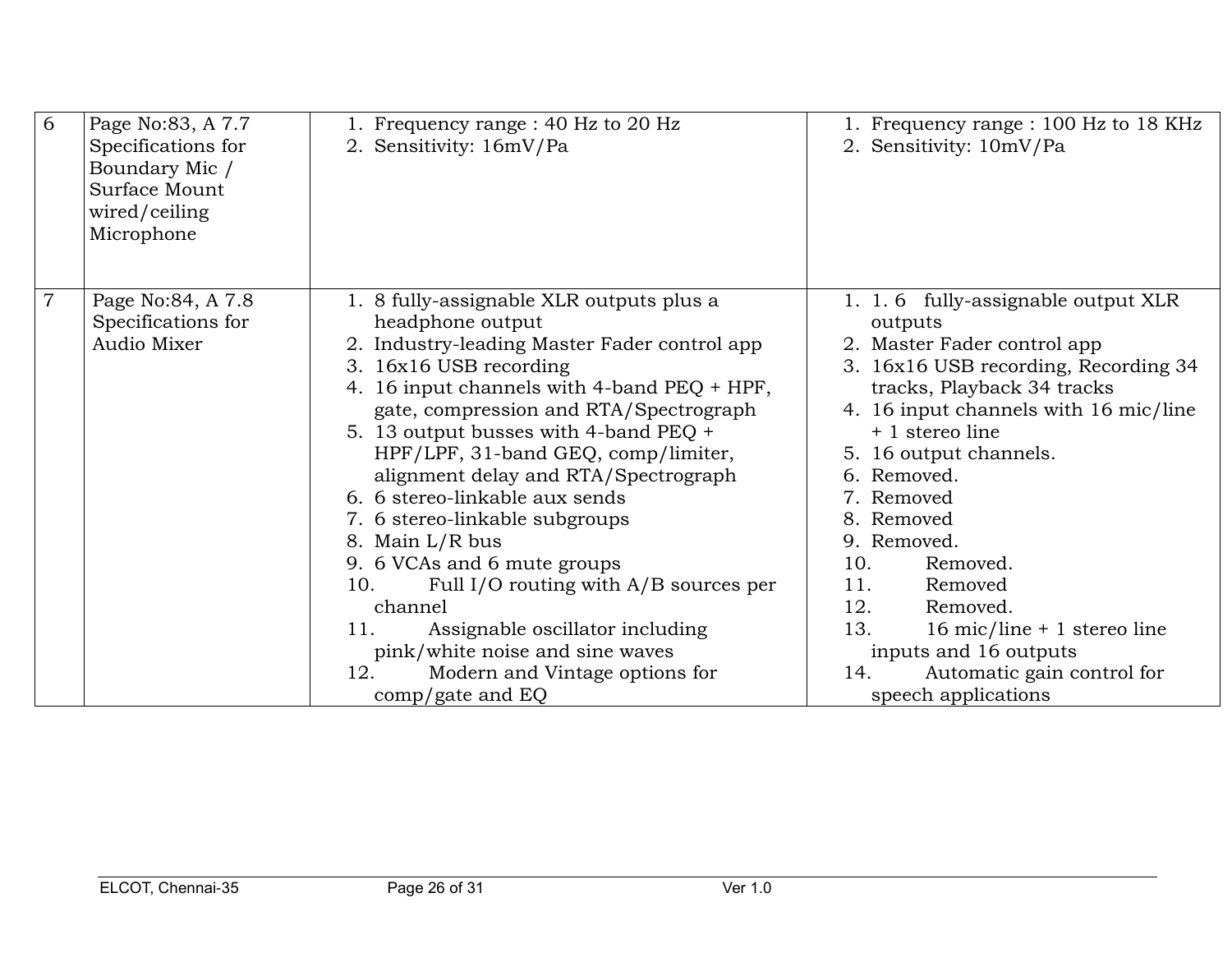| 8  | A 7.9 Specifications  | 1. Wireless handheld Unidirectional Dynamic     | 1. Wireless handheld cardiod Dynamic      |
|----|-----------------------|-------------------------------------------------|-------------------------------------------|
|    | for wireless handheld | microphone with transmitter & Mic stand/Holder, | microphone with transmitter & Mic         |
|    | mics                  | windshield                                      | stand/Holder, windshield                  |
|    |                       |                                                 | 2. AF frequency response: 80 to 16,000 Hz |
|    |                       |                                                 | 3. Operating time : 10 hours              |
|    |                       |                                                 | 4. Signal-to-noise ratio: $\geq 100$ dBA  |
|    |                       |                                                 |                                           |
| 9  | A 7.17 Specifications | 1. Frequency response of 21 to 18Khz or better  | 1. Frequency response of 100hz to         |
|    | for Headphone         |                                                 | 17Khz or better.                          |
|    |                       | 2. 108 db SPL or better                         | 2. 90 db SPL or better                    |
|    |                       |                                                 |                                           |
|    |                       |                                                 |                                           |
| 10 | A 7.18 Specifications | 1. $52$ hz - 35000 hz freq response             | 1. 60 hz - 19Khz freq response            |
|    | for Audio Speaker     |                                                 |                                           |
|    |                       | 2. 110 dB Maximum SPL                           | 2. 100 dB Maximum SPL                     |
|    |                       |                                                 |                                           |
|    |                       | 3. 10000 $\Omega$ Output Impedance or better    | 3. Removed                                |
|    |                       |                                                 |                                           |
| 11 | A 7.19 Specifications | 1. 100Ω Output Impedance                        | 1. $50\Omega$ Impedance                   |
|    | for Microphone for    |                                                 |                                           |
|    | Narration or Voice    | 2. 137dB SPL Maximum SPL                        | 2. 132dB SPL Maximum SPL                  |
|    | Recording             |                                                 |                                           |
|    |                       |                                                 |                                           |
|    |                       |                                                 |                                           |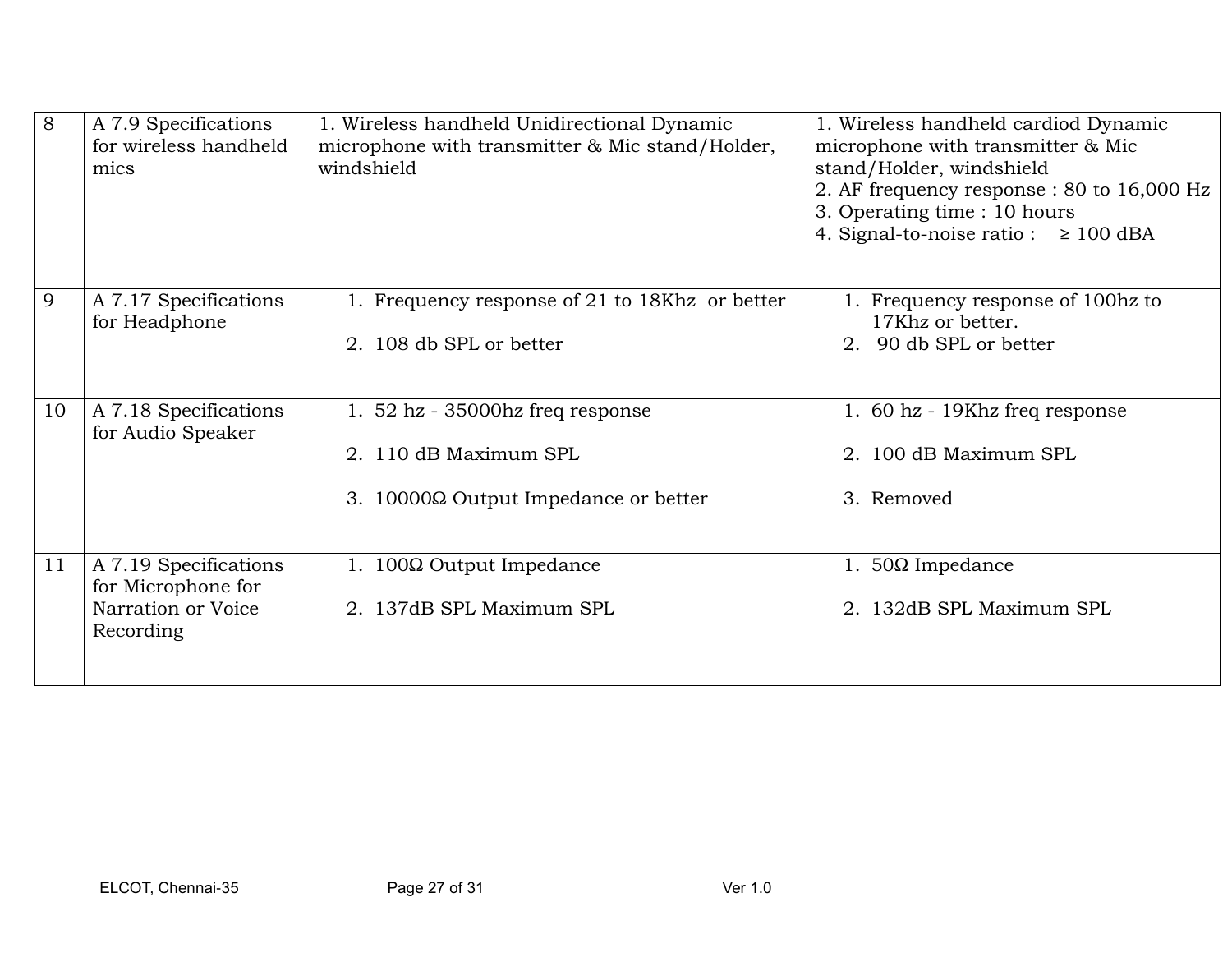| 12 | A 7.22 Specifications  | 1. 8 fully-assignable XLR outputs plus a       | 1. 6 fully-assignable output XLR      |
|----|------------------------|------------------------------------------------|---------------------------------------|
|    | for 16 Channel Digital | headphone output                               | outputs                               |
|    | Mixer                  | 2. Industry-leading Master Fader control app   | 2. Master Fader control app           |
|    |                        | 3. 16x16 USB recording                         | 3. 16x16 USB recording, Recording 34  |
|    |                        |                                                | tracks, Playback 34 tracks            |
|    |                        | 4. 16 input channels with 4-band PEQ + HPF,    | 4. 16 input channels with 16 mic/line |
|    |                        | gate, compression and RTA/Spectrograph         | + 1 stereo line                       |
|    |                        | 5. 13 output busses with 4-band PEQ +          | 5. 16 output channels.                |
|    |                        | HPF/LPF, 31-band GEQ, comp/limiter,            |                                       |
|    |                        | alignment delay and RTA/Spectrograph           |                                       |
|    |                        | 6. 6 stereo-linkable aux sends                 | 6. Removed.                           |
|    |                        | 7. 6 stereo-linkable subgroups                 | 7. Removed                            |
|    |                        | 8. Main L/R bus                                | 8. Removed                            |
|    |                        | 9. 6 VCAs and 6 mute groups                    | 9. Removed.                           |
|    |                        | Full I/O routing with $A/B$ sources per<br>10. | 10.<br>Removed.                       |
|    |                        | channel                                        |                                       |
|    |                        | 11.<br>Assignable oscillator including         | 11.<br>Removed                        |
|    |                        | pink/white noise and sine waves                |                                       |
|    |                        | 12.<br>Modern and Vintage options for          |                                       |
|    |                        | $comp/gate$ and $EQ$                           | 16 mic/line + 1 stereo line<br>12.    |
|    |                        |                                                | inputs and 16 outputs.                |
|    |                        |                                                |                                       |
|    |                        |                                                |                                       |
|    |                        |                                                | 13.<br>Automatic gain control for     |
|    |                        |                                                |                                       |
|    |                        |                                                | speech applications                   |
|    |                        |                                                | 16-channel Rack-mountable<br>14.      |
|    |                        |                                                | Digital Audio Mixer with App control  |
|    |                        |                                                |                                       |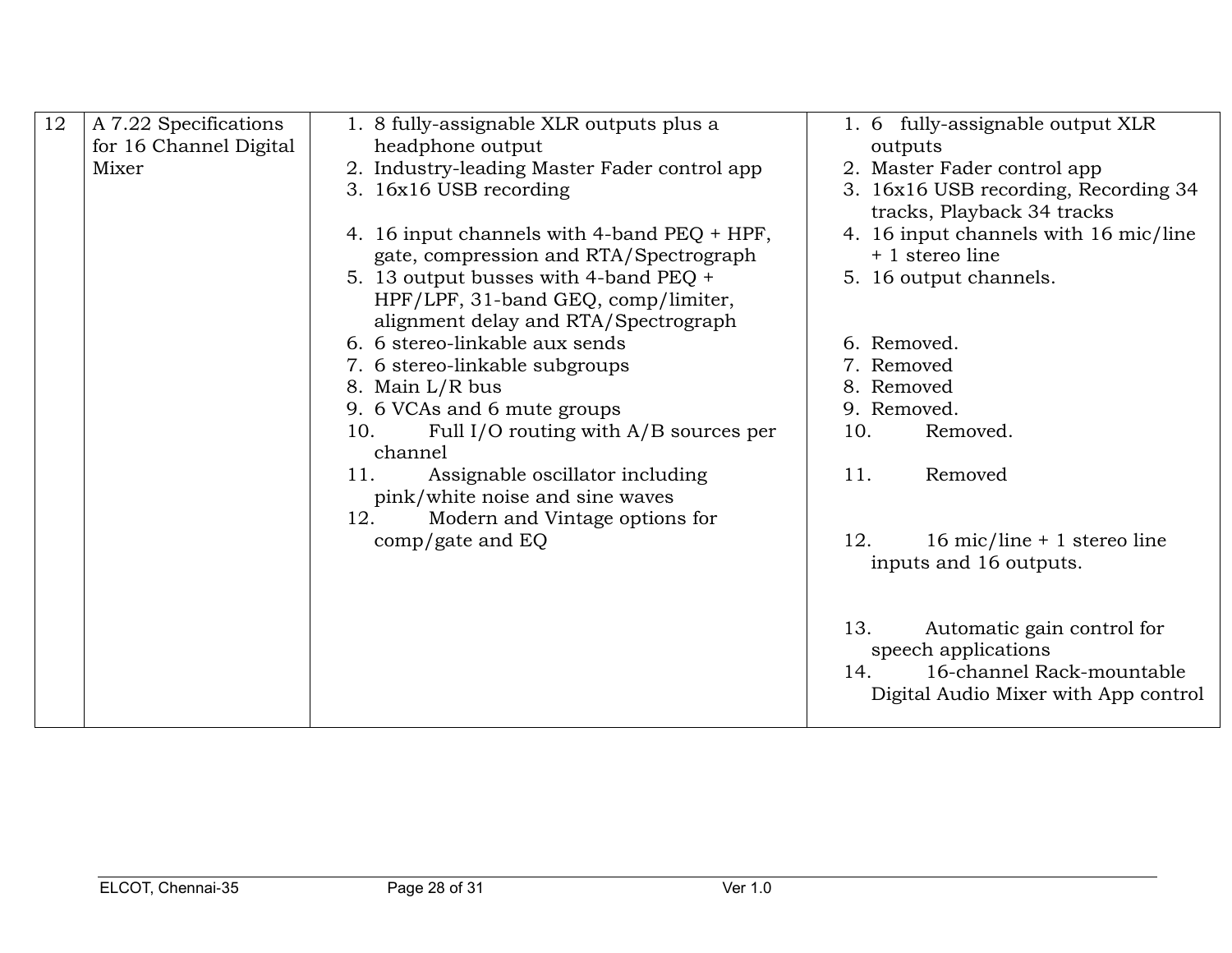| 13 | A 7.23 Specifications<br>for AV Equipment<br>Control Software at<br><b>NOC</b> | 1. Intuitive and easy to master<br>2. Quick setup with factory and user-<br>definable presets<br>3. Fast navigation with view groups and<br>overview<br>4. Access Limiting allows flexible<br>customization of the user interface and<br>prevents unwanted adjustments from<br>other users<br>5. Quickly access channel processing, signal<br>routing, and a suite of great sounding<br>effects with presets to get started<br>6. Export presets, shows and complete<br>system backups via Dropbox, email and<br>more | 1. Intuitive and easy to use<br>2. Quick setup and user-definable<br>presets<br>3. Removed<br>4. Removed<br>5. Removed<br>6. Removed<br>7. To control AV equipment in the<br>PCR/NOC |
|----|--------------------------------------------------------------------------------|-----------------------------------------------------------------------------------------------------------------------------------------------------------------------------------------------------------------------------------------------------------------------------------------------------------------------------------------------------------------------------------------------------------------------------------------------------------------------------------------------------------------------|--------------------------------------------------------------------------------------------------------------------------------------------------------------------------------------|
| 14 | A 7.29 Specifications<br>for 65"Display                                        | 1. 65 Inch 4K Commercial Series TV/display<br>2. HDMI In HDMI 1.4 (Type A) $\times$ 2 (4K@30Hz)<br>3. HDMI 2.0 (Type A) $\times$ 1 (4K@60Hz)<br>4. HDMI Out HDMI Type A Connector × 1                                                                                                                                                                                                                                                                                                                                 | 1. 65 Inch 4K TV/display<br>2. HDMI In HDMI 1.4 (Type A) $\times$ 2<br>3. HDMI 2.0 (Type A) $\times 1$<br>4. Removed.                                                                |
| 15 | A 7.32 Specifications<br>for Audio mixer                                       | 1. USB based audio mixer to interface with<br>vision mixer<br>2. Include suitable recording and editing<br>software                                                                                                                                                                                                                                                                                                                                                                                                   | 1. Audio mixer to interface with<br>vision mixer/server<br>2. Removed.                                                                                                               |
| 16 | Page No:85, A7.11,<br>Specifications for<br>Wireless access point              | Support Power over Ethernet, and PoE+ and PoE++<br>(IEEE 802.3af, 802.3at and 802.3bt)                                                                                                                                                                                                                                                                                                                                                                                                                                | POE is enough. Consider this as POE/<br>24V/12V                                                                                                                                      |
| 17 | Page No:107, A7.33,<br>Specifications for<br>Head-End Device at<br>Data Centre | The device should have min $2x$ 10 GE Fiber with an<br>IMIX performance of minimum 10Gbps.                                                                                                                                                                                                                                                                                                                                                                                                                            | The device should have min 2x 10 GE<br>Fiber with an IMIX performance<br>of<br>minimum 4Gbps.                                                                                        |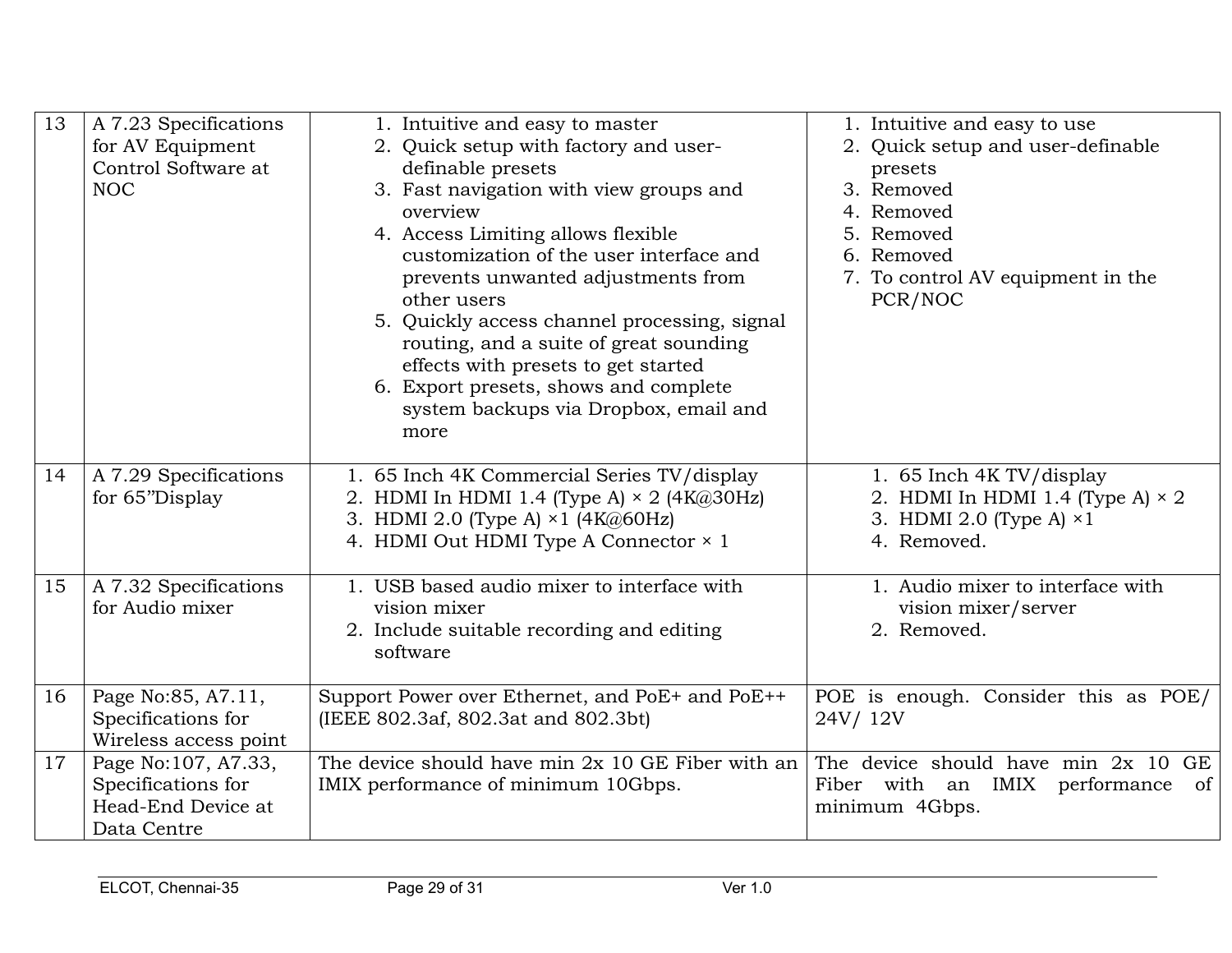| 18 | Page No: 95, A7.12,<br>Specifications for SD-<br><b>WAN</b>   |                                                                                                                             | 1. Proposed solution should prevents<br>branch users and guests from<br>accessing inappropriate content and<br>known malicious sites. That might<br>contain malware and other security<br>risks. It should intercept DNS<br>requests and redirect them to DNS<br>resolvers<br>which<br>provide<br><b>DNS</b><br>security.<br>2. The solution must have ability to<br>Protect against malware, phishing,<br>C <sub>2</sub><br>callbacks,<br>ransomware,<br>Cryptomining and DNS tunneling for<br>all guests, employees, and devices<br>accessing internet using branch<br>router. |
|----|---------------------------------------------------------------|-----------------------------------------------------------------------------------------------------------------------------|----------------------------------------------------------------------------------------------------------------------------------------------------------------------------------------------------------------------------------------------------------------------------------------------------------------------------------------------------------------------------------------------------------------------------------------------------------------------------------------------------------------------------------------------------------------------------------|
| 19 | Page No:105, 106,<br>A7.30, Specifications<br>for NAS Storage | 1. Supports up to 36 hot-swap SAS/SATA LFF/SFF<br>HDDs/SSDs in same enclosure and up<br>to 204 HDDs/SSDs using add-on JBODs | 1. Supports up to 16 hot-swap SAS/SATA<br>LFF/SFF HDDs/SSDs in same enclosure<br>and upto 80 HDDs/SSDs using add-on<br><b>JBODs</b>                                                                                                                                                                                                                                                                                                                                                                                                                                              |
| 20 | Page No: 95, A7.15,<br>Specifications for<br>2KVA Online UPS  |                                                                                                                             | 1. Backup time:30 Minutes                                                                                                                                                                                                                                                                                                                                                                                                                                                                                                                                                        |
| 21 | Page No:107,<br>A 7.35Specifications<br>for 10KVA Online UPS  |                                                                                                                             | 1. Backup time:30 Minutes<br>2. In & Out configuration : 3 Phase In,<br>One Phase Out                                                                                                                                                                                                                                                                                                                                                                                                                                                                                            |
| 22 | Page No: 91, A7.12,<br>Specifications for SD-<br><b>WAN</b>   | SD-WAN solution must support Hub-Spoke, Full-<br>Mesh, Spoke-Hub-Hub-Spoke, Partial mesh                                    | SD-WAN solution must support Hub-<br>Spoke, Full-Mesh, Spoke-Hub-Hub-Spoke,<br>Partial mesh & On demand dynamic<br>tunnel                                                                                                                                                                                                                                                                                                                                                                                                                                                        |